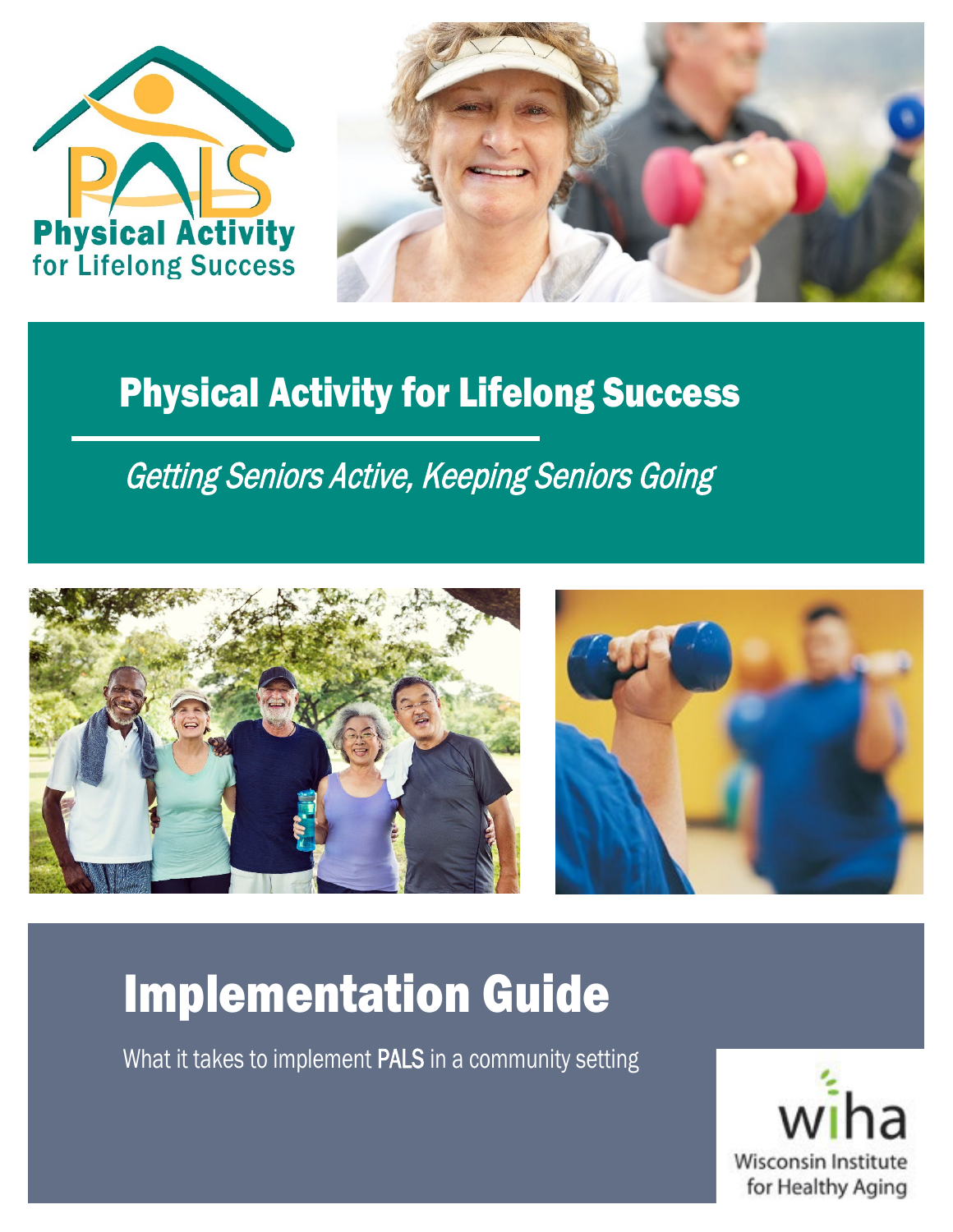# PALS Implementation Guide

How to prepare for, implement, evaluate, and sustain PALS in community settings.

*Adapted by the Wisconsin Institute for Healthy Aging from the Stepping On Implementation Guide developed by the Center for Disease Control and Prevention.*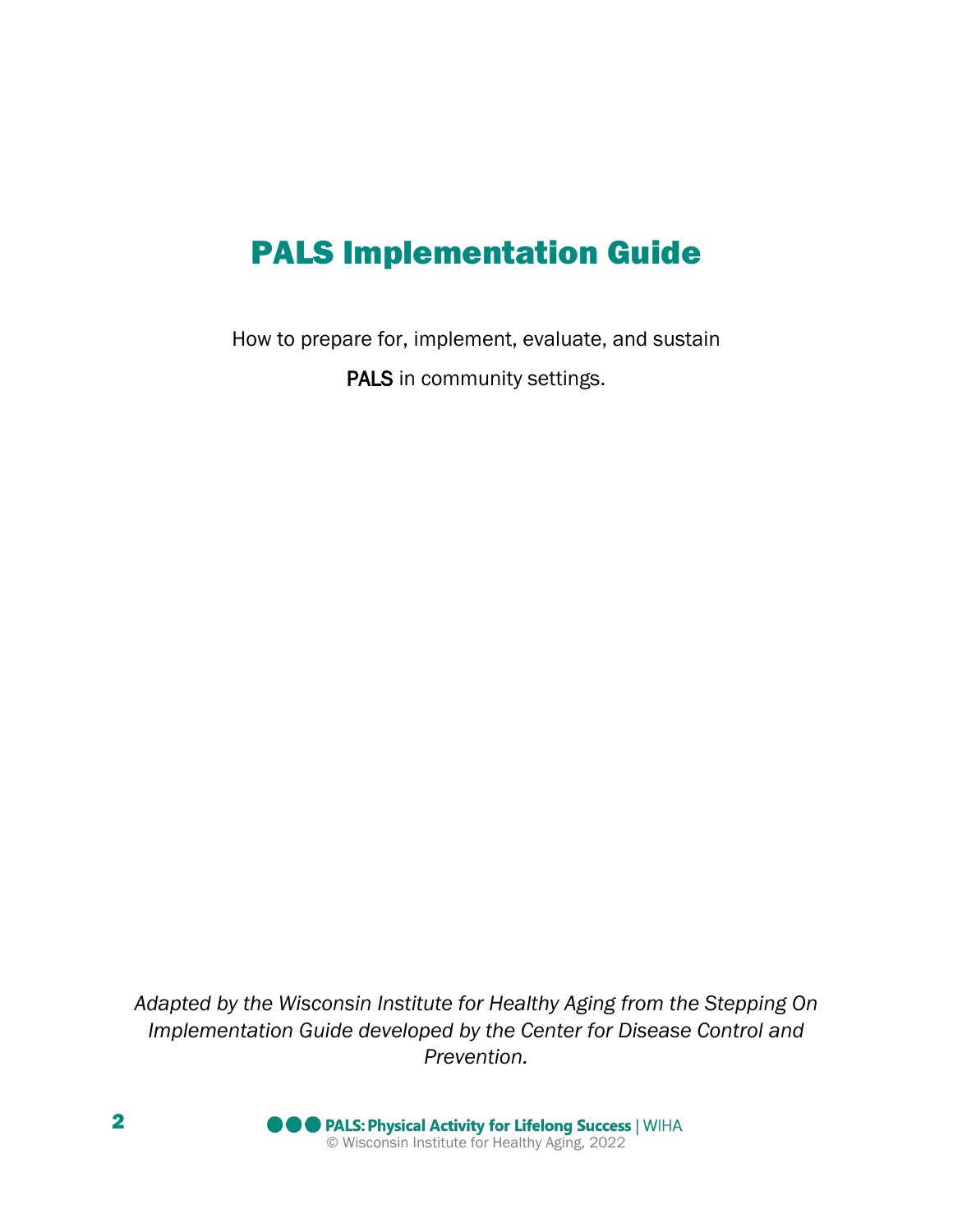# **Table of Contents**

| 8 |
|---|
|   |
|   |
|   |
|   |
|   |
|   |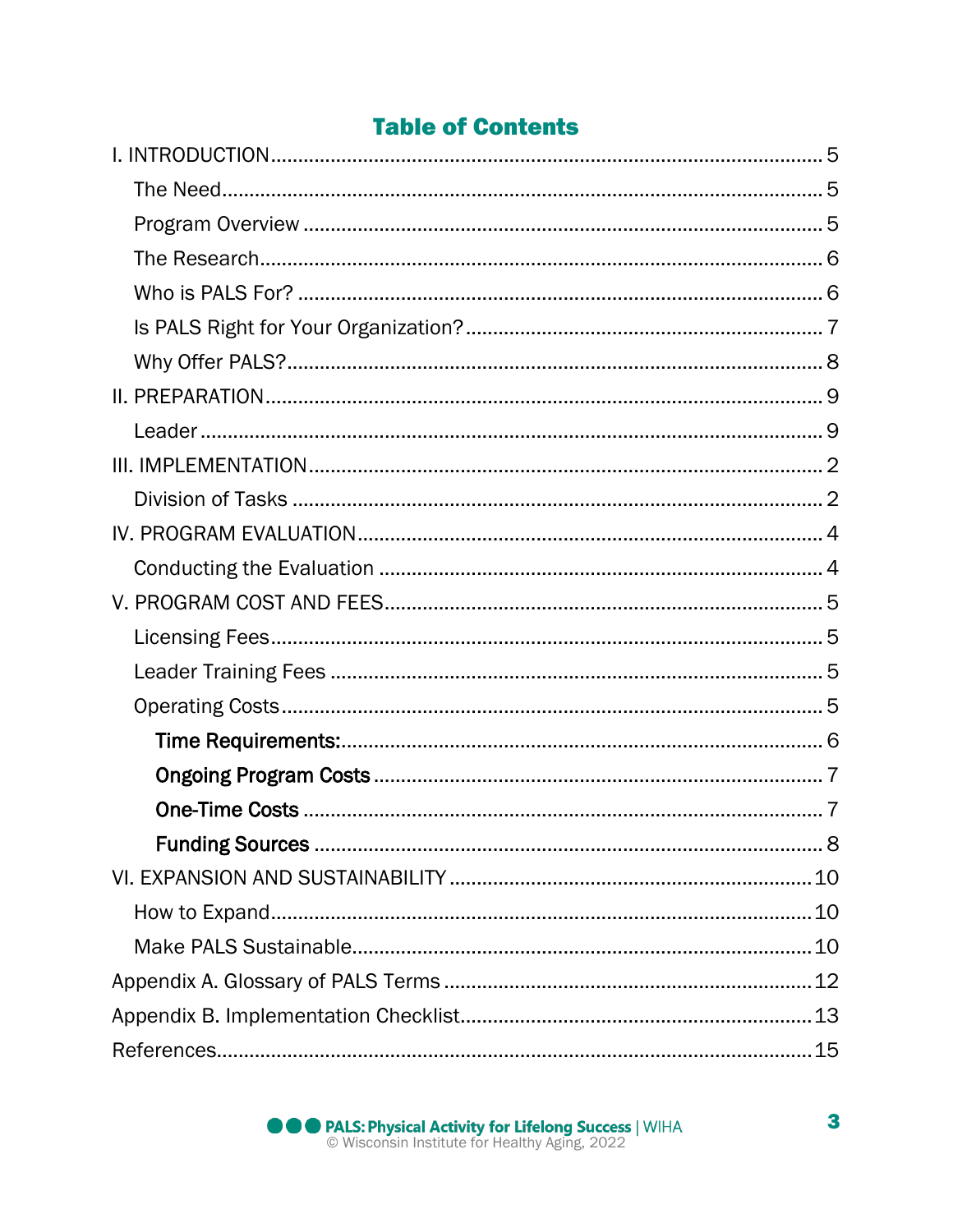











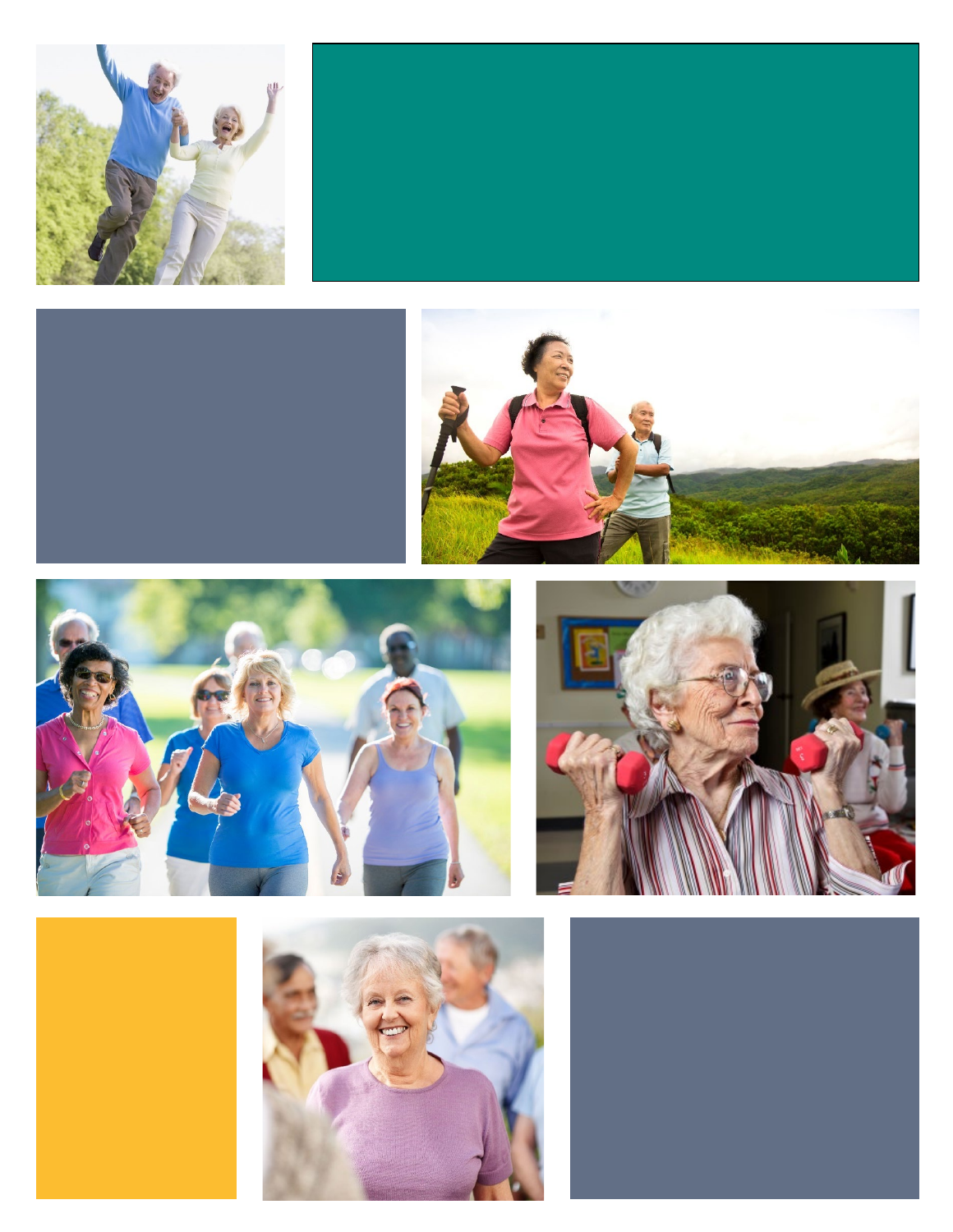# I. INTRODUCTION

#### The Need

## <span id="page-4-0"></span>Physical Activity Programming for Older Adults

<span id="page-4-1"></span>Only 35.8% of older adults meet the Physical Activity Guidelines for Americans. Less than 20% meet the guidelines including both aerobic and strength training. Physical inactivity has high costs including increased risk for all-cause mortality (Dunstan, 2010; Lee, 1995); heart disease (Lloyd-Jones, 2002; Djouss'e, 2009; Paffenbarger, 1986); chronic diseases (Knight, 2012); certain types of cancers (Shephard, 1997); muscle (Sinake, 2004) and bone loss (Knight, 2012); disability (Hubert, 1994); and depression, dementia, and Alzheimer's disease (Knight, 2012). Participation in regular physical activity has been shown to be *essential* for the healthy aging process (Bouaziz et al., 2017; Office of Disease Prevention and Health Promotion, 2008) and has been shown to improve physical function and health outcomes in older adults (Tappenden et al., 2012). Previous research has noted that self-management processes to promote behavior change are necessary to help older adults initiate and maintain their participation in physical activity (Grey et al., 2010; Brawley et al., 2003).

#### <span id="page-4-2"></span>Program Overview

The Physical Activity for Lifelong Success (PALS) program is a moderateintensity physical activity intervention designed for sedentary older adults and is based on the Social Cognitive Theory. The goal of the PALS program is to engage sedentary older adults in physical activity and increase their selfefficacy to be able to continue exercise after the program has completed. PALS is a 20-week program designed for groups of eight to 12 participants. For the first 10 weeks, participants meet three times per week (on non-consecutive days\*) for 60 minutes for an exercise class plus an additional 45 minutes on one day per week for a lifestyle class. The PALS exercise class includes endurance, strength, flexibility, and balance training. The lifestyle classes focus on skill building of self-regulation and cover topics such as safety during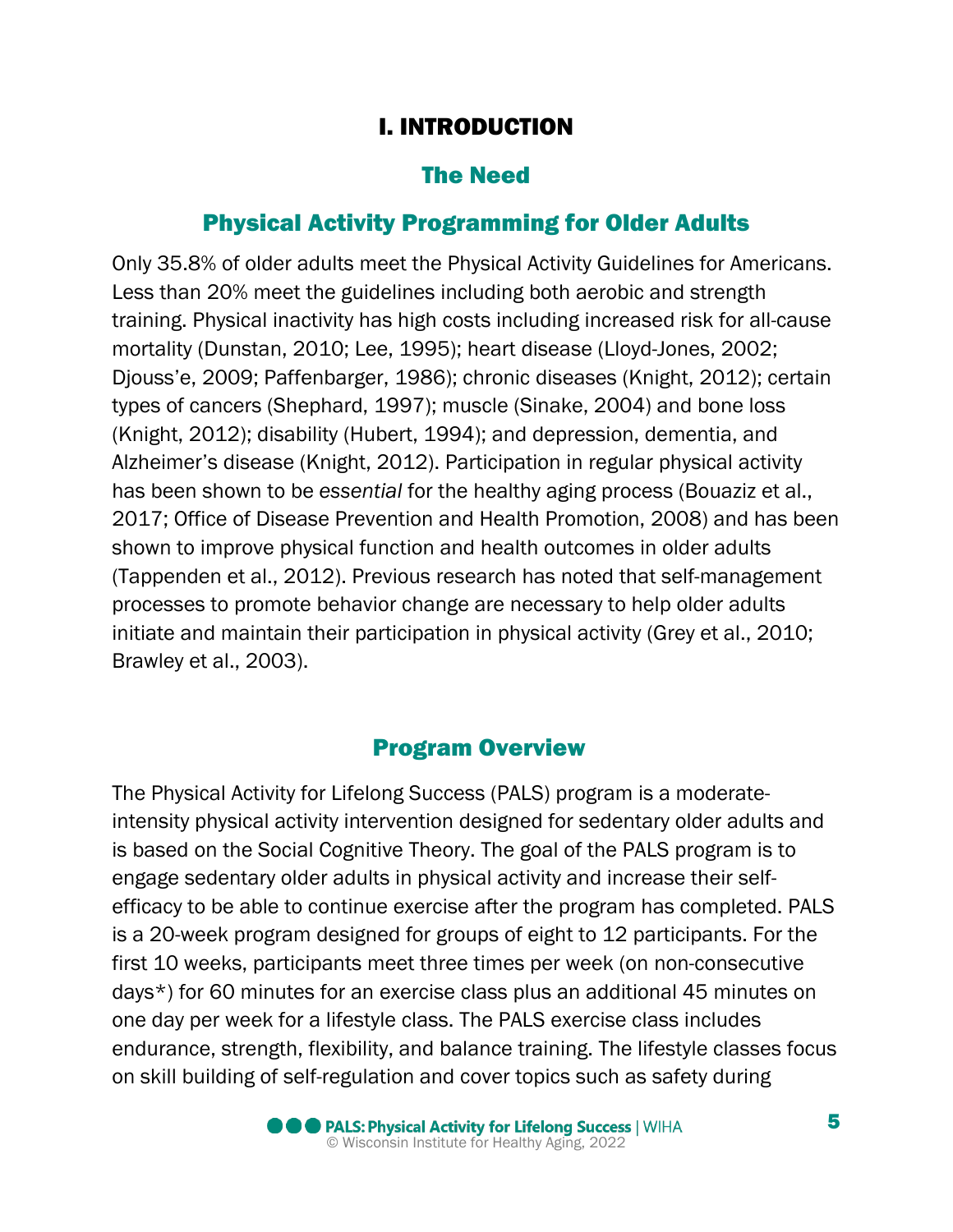exercise, setting goals, identifying barriers, preventing relapse, healthy eating, and more. Following the 10-week workshop, participants will set up six coaching sessions with the PALS leader over 10 weeks. The coaching sessions are intended to assist participants with maintaining their activity level and provide support in addressing barriers, preventing relapse, and identifying motivators to reach their long-term goals.

\*Ideally, the program will meet on non-consecutive days during the week. This is to allow muscles time to recover and build strength and endurance between exercise sessions.

# The Research

<span id="page-5-0"></span>The PALS program was developed by Dr. Kimberlee Gretebeck and colleagues at the University of Michigan. Results from a randomized control trial showed that participants in the program were able to walk faster and further following the 10-week exercise program and maintained those improvements for 10 weeks after the program ended. At the University of Wisconsin-Madison, Dr. Gretebeck worked collaboratively with the Community-Academic Aging Research Network (CAARN) and the Wisconsin Institute for Healthy Aging (WIHA) to revise, implement, evaluate, and disseminate the program.

The article *Functional Exercise Improves Mobility Performance in Older Adults with Type 2 Diabetes: A Randomized Controlled Trial* can be found in the Journal of Physical Activity and Health.

# Who is PALS For?

<span id="page-5-1"></span>PALS is designed for sedentary older adults. The workshop is targeted to individuals who:

- Are 60 years or older
- Are not currently active (or exercise less than 60 minutes per week)
- Can walk without an assistive device (A cane is ok. Use of a walker outdoors only is ok)
- Do not have an injury that would prevent them from exercise
- Experienced no more than 2 falls within the past year

6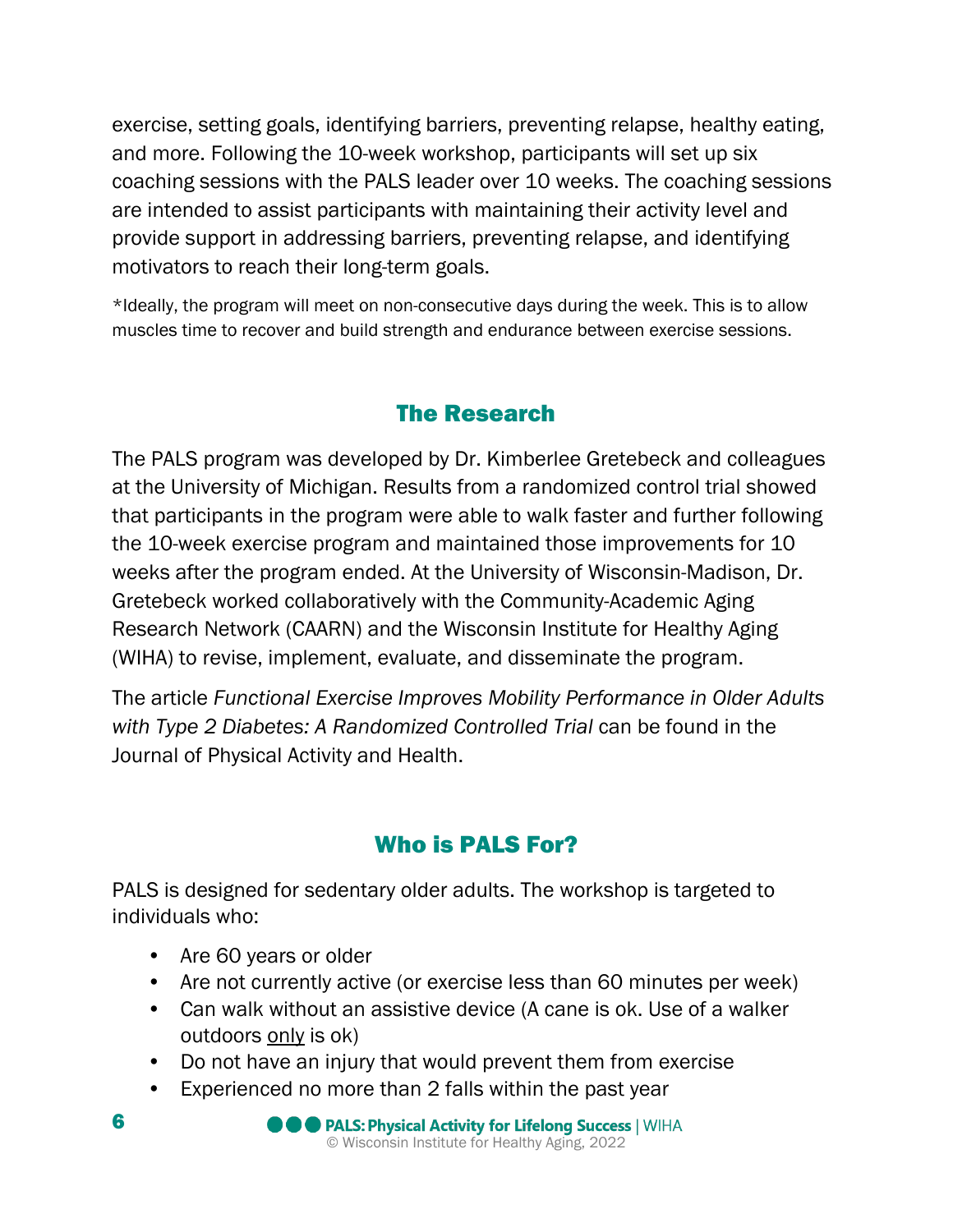• Able to commit to the 20-week program (10-week workshop plus 10 weeks of coaching sessions)

Individuals with a cognitive impairment are not appropriate for this small-group program and instead should be referred to their health care provider for an individualized approach.

PALS may be taught in a variety of environments including aging and disability resource centers, aging units, health departments, extension offices, senior living facilities, community and senior centers, and more.

# Is PALS Right for Your Organization?

<span id="page-6-0"></span>In determining whether PALS is appropriate for your organization, consider the following:

- ORGANIZATION COMMITMENT: Is your organization committed to evidence-based programs to empower older adults to make changes in their health behaviors to improve their physical activity levels?
- PARTICIPANT BASE: Does your organization have clients or participants who meet the criteria for the workshop and are interested in increasing their physical activity?
- STAFF: Does your organization have staff that would have an interest in physical activity and are appropriate to be trained as workshop leaders?
- SUPPORT: Is your organization's management interested in the program and willing to give staff time to be trained as leaders and conduct the 20-week program (10-week workshop plus 10 weeks of coaching sessions) program at least once each year?
- PARTNERSHIP: If your organization doesn't have individuals who would be appropriate to be trained as leaders, is there an organization in your community you can partner with to provide individuals to serve as leaders?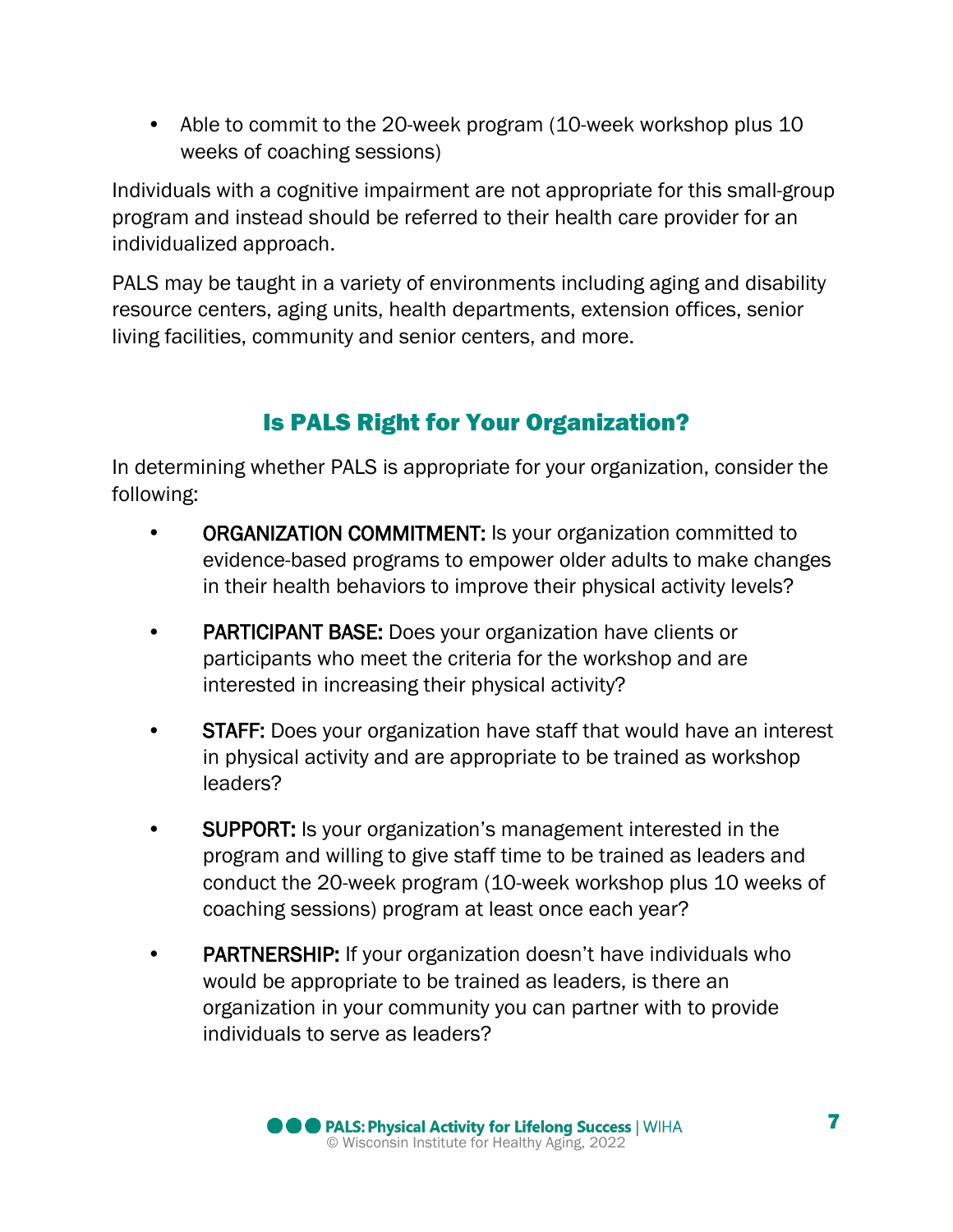**TIME:** In reviewing the implementation checklist (Appendix B), can your organization commit staff time and expertise to conduct the various tasks necessary to implement and sustain the program? For those tasks your organization cannot provide, do you have partner organizations that can do so?

The program provider does not have to be the leader's employer; however, the program provider must commit to working with the leader to identify and assign responsibility, and then follow through in performing the various tasks related to the program. These tasks include organizing and conducting marketing, recruiting participants, coordinating the workshop, preparing materials and/or gathering equipment. See Appendix B.

# Why Offer PALS?

<span id="page-7-0"></span>PALS is an evidence-based physical activity and behavior change program. Serving as a program provider demonstrates your organization's commitment to the health and well-being of older adults.

- PALS is proven to improve walking speed and walking distance.
- PALS is cost effective.
- PALS can serve as a feeder class to increase participation in other community activity programs.
- As a physical activity program, PALS can help to reduce medical costs of chronic conditions increased by sedentary behavior.

By committing to PALS, your organization:

- Provides members of your community with an effective beginner-level physical activity program for older adults.
- Positions your organization as a community leader in evidence-based programs.
- Develops new and lasting partnerships in healthcare and aging networks.
- Supports lay leaders to effectively deliver physical activity interventions.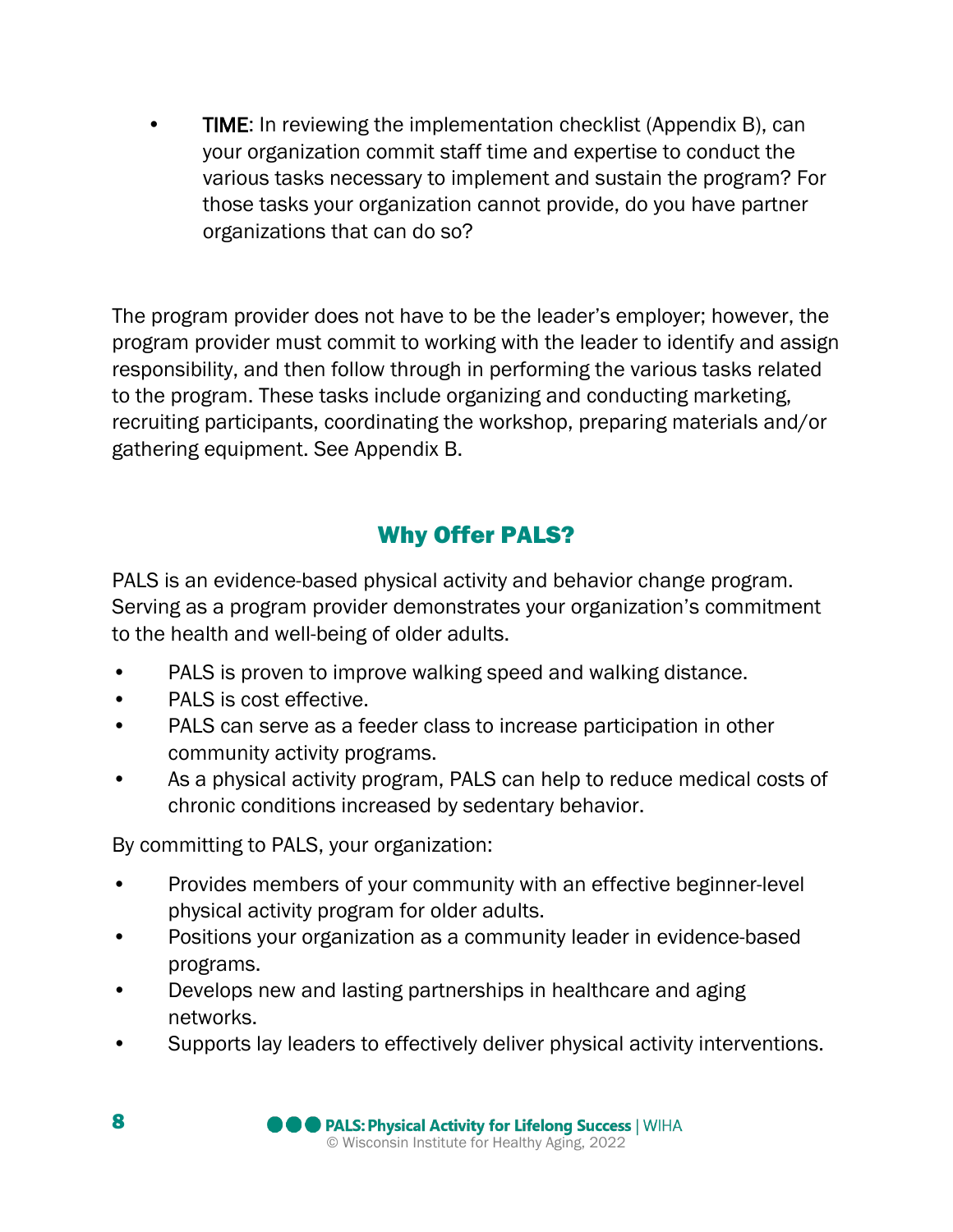# II. PREPARATION

# Leader

<span id="page-8-1"></span><span id="page-8-0"></span>There are many reasons why an individual should consider becoming a PALS leader. Leaders have the opportunity to share key strategies with older adults to modify their behavior by engaging in physical activity. Leaders will also gain group leadership and facilitation skills that they can use in other personal and professional areas of their lives. Most importantly, leaders will facilitate older adults to improve their self-efficacy to begin physical activity and continue physical activity after the PALS program is over.

#### Who can be trained as a leader?

#### Required skills/experience:

• Experience facilitating groups

#### Preferred skills/experience

- Knowledge/experience in motivational interviewing
- Experience with other evidence-based behavior change interventions
- Educational background in health education, exercise science, or related field, or training/experience in leading an exercise program

# What does being a leader involve?

Workshops are facilitated by one trained leader. The primary role of the leader is to engage older adults in physical activity and provide them with the knowledge and self-efficacy to continue being active after the completion of the PALS workshop. The PALS leader is responsible for leading the 10-week workshop (3 times per week of exercise, 1 time per week of lifestyle behavior change class) followed by 6 coaching sessions per participant over 10 weeks. Other tasks may include recruiting participants, reserving and setting up the room and equipment, managing participant paperwork, and preparing materials needed for the sessions. The leader and program provider jointly determine who will carry out workshop activities. Leaders are required to lead one workshop per year to maintain their certification.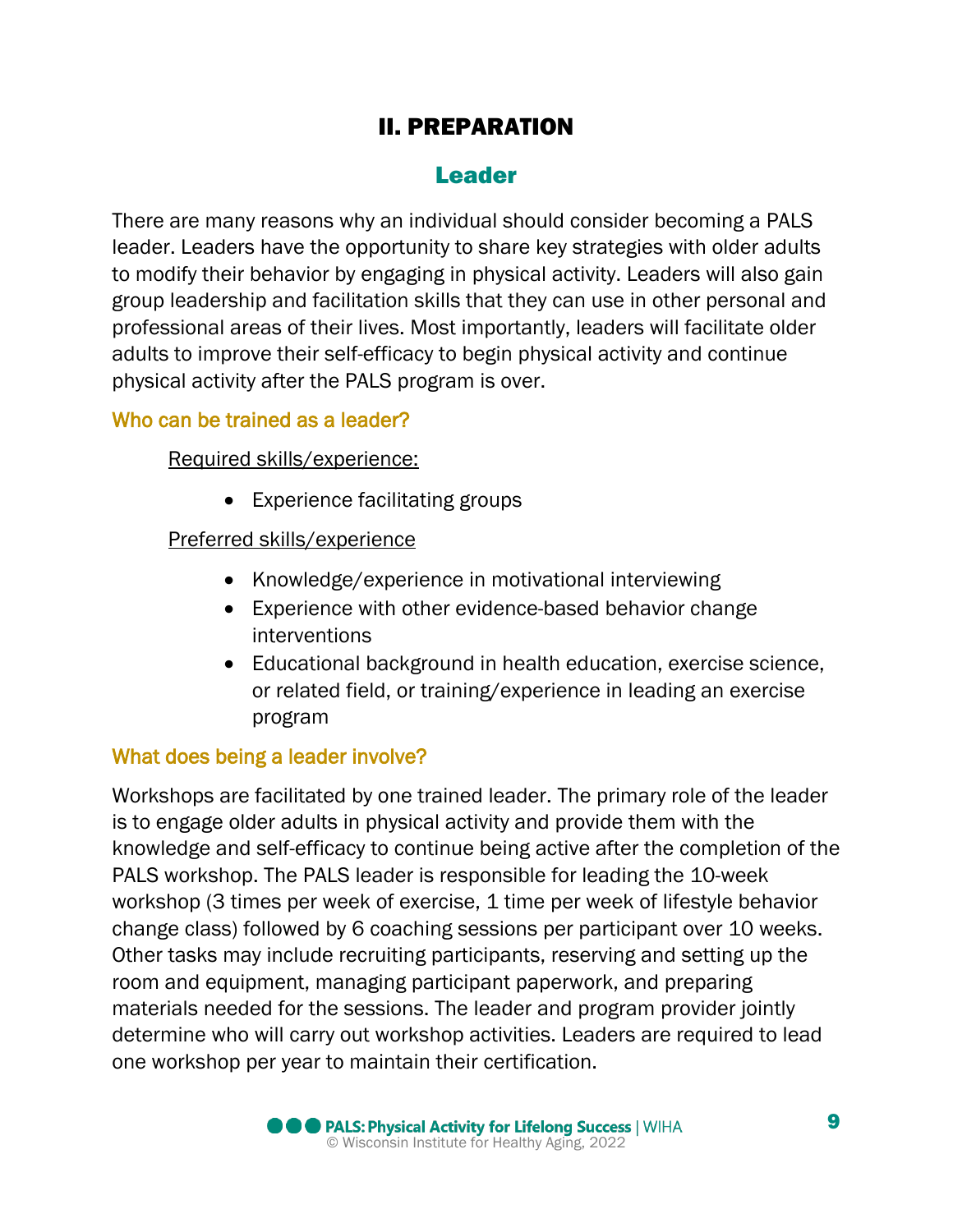#### Leader Training

The PALS leader training was developed by Wisconsin Institute of Healthy Aging (WIHA) in collaboration with Dr. Gretebeck. The training incorporates key elements for an effective, community-based physical activity behavior change program.

The leader training ensures that leaders understand how to facilitate a group, how to use adult learning principles and motivational interviewing techniques to affect behavior change, how to safely lead, modify, and advance the exercises, and how to conduct the program to ensure fidelity to the original, evidence-based program.

The full leader training is broken down into three components. The pre-leader training, the two-day leader training, and the leader training follow-up.

The two-day leader training occurs in a group atmosphere that simulates a PALS workshop. Trainees experience the roles of both the participant and the leader, and how each impacts the other. Topics covered include:

- Training Expectations
- Background/Research/Key Elements and Fidelity
- Overview of the Program
- Introduction to the Materials
- The Exercises
- Social Cognitive Theory
- The Lifestyle Classes
- Motivational Interviewing
- Ongoing Support and Communication
- Coaching Sessions
- Key Elements
- Evaluation Efforts

To be certified as leader, trainees must attend both days of the leader training, be an active, positive trainee, and receive a passing score on the leader competency evaluation. This evaluation is broken down into the following: a) practice teach of the exercise session, b) practice teach of the lifestyle session, c) practice coaching session, and d) passing of the key elements quiz.

Leader training is provided by a Faculty Trainer or Master Trainer certified by the Wisconsin Institute for Healthy Aging (WIHA). Training is augmented with pre- and post-training technical assistance from the Master Trainer or WIHA faculty. After the training, the Master Trainer or WIHA faculty will arrange for and conduct a fidelity session (in-person or by video) during the new leader's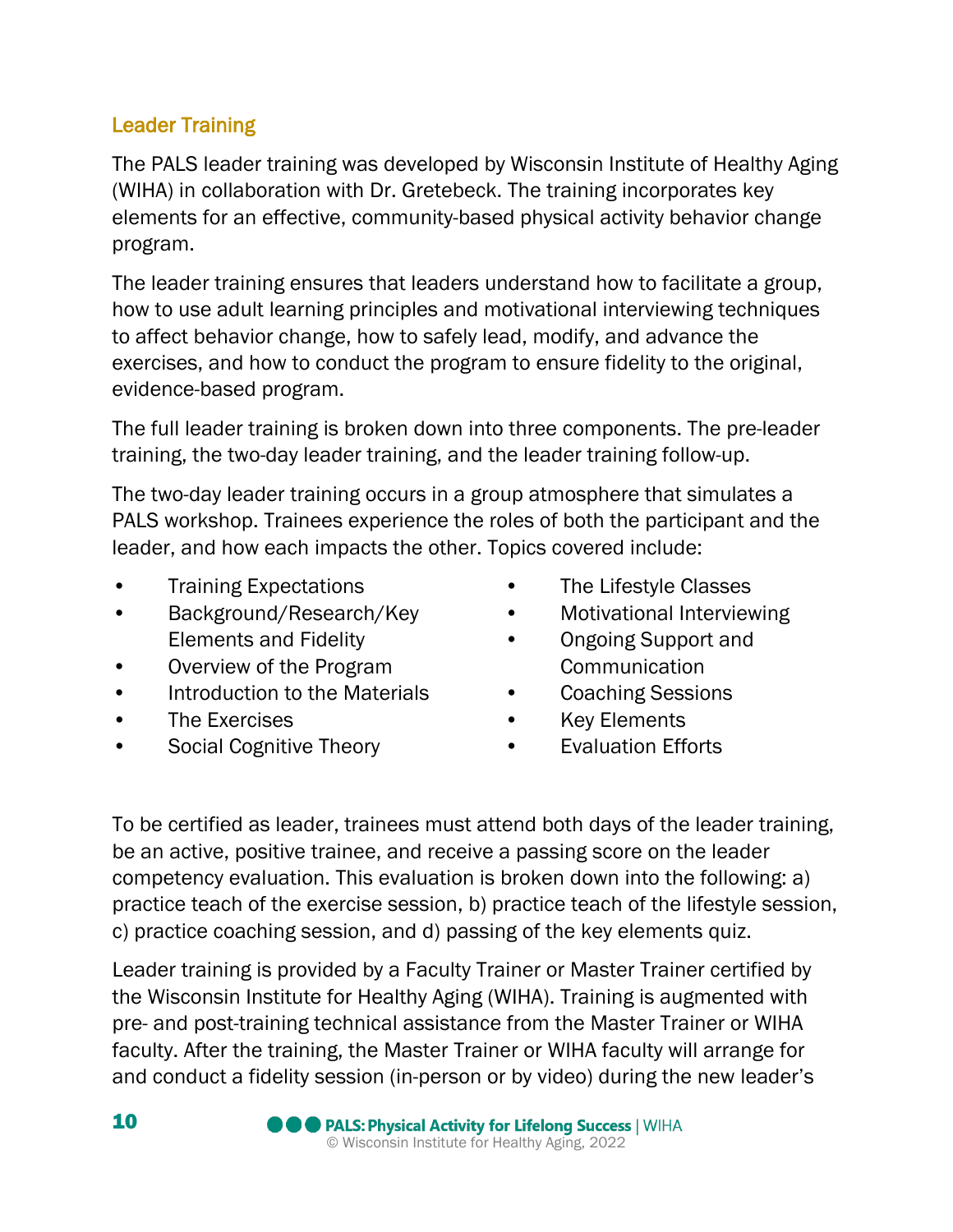first workshop. Feedback from a fidelity session helps the new leader integrate skills.

Ideally, an organization will send two people for leader training. Only trained leaders are eligible to lead the PALS program. Thus, having a secondary leader can be helpful in the event the primary leader is sick, has a planned vacation, or another event comes up. In addition, some organizations opt to rotate between two leaders for the 10-week workshop.

#### For Information about PALS Leader Training, contact:

Wisconsin Institute for Healthy Aging 1414 MacArthur Road, Suite B Madison, WI 53714 Phone: 608-243-5690 [info@wihealthyaging.org](mailto:info@wihealthyaging.org) [www.wihealthyaging.org](http://www.wihealthyaging.org/)

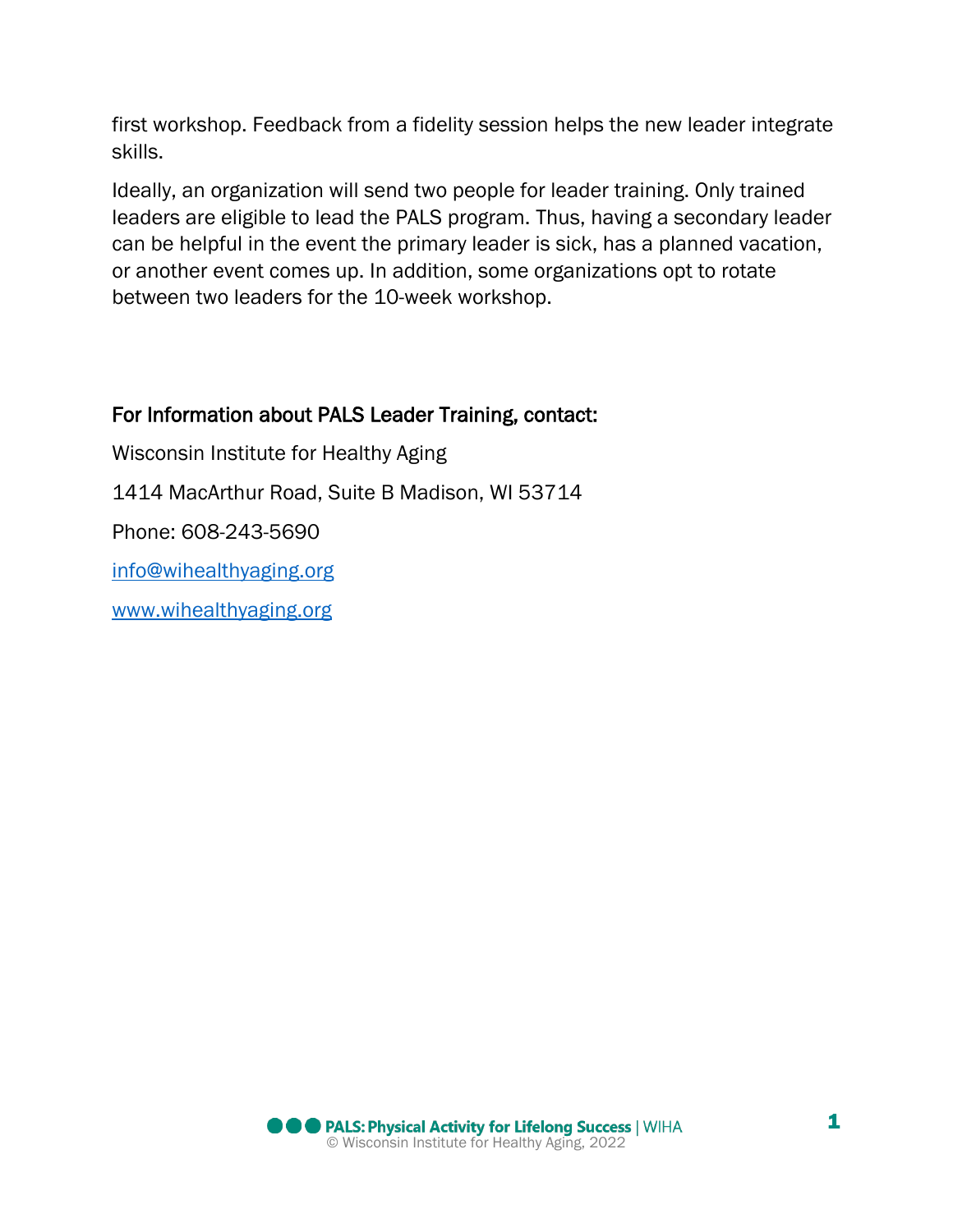# III. IMPLEMENTATION

# Division of Tasks

<span id="page-11-1"></span><span id="page-11-0"></span>Every leader must have a program provider and every program provider must have trained leaders to implement the PALS program. The program provider ensures that resources are committed to assure success in program implementation.

A program provider can be a senior center, area agency on aging, aging and disability resource center, extension office, fitness center, senior apartment complex, community hospital or clinic, faith-based organization or other health, social service, or related organization.

In some cases, the program provider is the leader's employer (e.g., a health care organization, an area agency on aging, senior center or other). In other situations, a leader works with a program provider separate from their employer. In some cases, the program provider has other partner organizations that help with various aspects of program implementation. For example, the program provider may be an area agency on aging or a clinic, and the partner organization may be a library or senior center, where the workshop may be held. A program provider may work with more than one partner organization.

A program provider is critical to the successful administration and coordination of the program. The program provider helps find a suitable space for the workshop, and ensures that all steps to implementation successfully occur, from marketing and registering participants, to providing equipment and supplies needed to host the workshops, to finding storage space between sessions, making photocopies, and other tasks that support the leader. The program provider and leader negotiate the division of tasks. Experience shows that PALS programs are successful and sustainable when leaders and their program providers divide up implementation responsibilities. The leader training will address the preparation of materials needed for the workshop and the items and equipment that need to be purchased or borrowed (see sections II. and V. on leader training and program cost).

Prior to the leader training or advertising the workshop, the leader and program provider should determine task division, including whether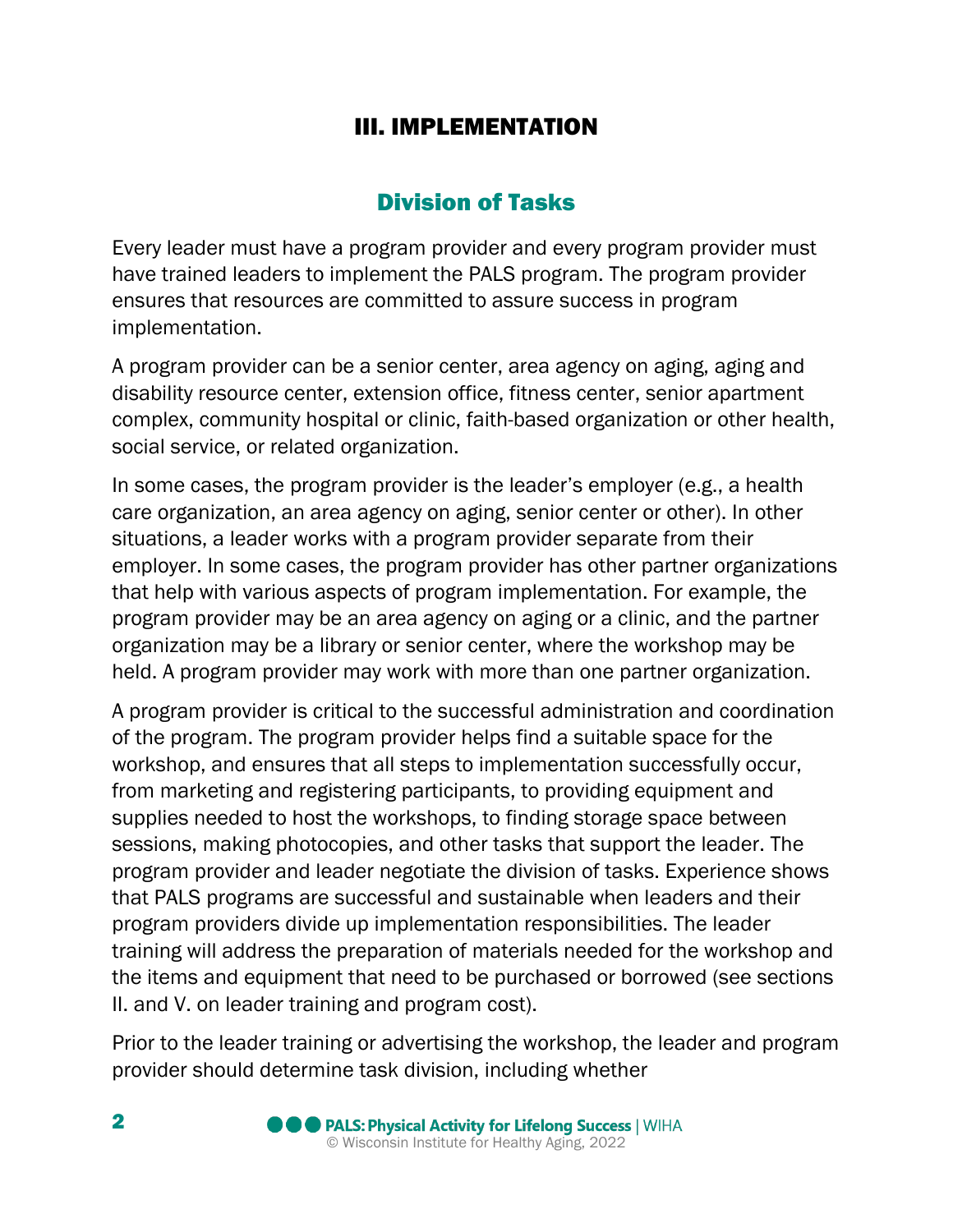any partner organizations will assist with tasks. They will need to communicate closely before and during the workshop to ensure that older adults appropriate for PALS are enrolled, that program equipment is available, and that the leader has the necessary materials for the program. Preparations should also be made for the coaching sessions to facilitate follow-through using the strategies learned in the lifestyle classes. Finally, if the leader has opted to hold a booster session, planning should be in place for that.

See Appendix B for the Implementation Checklist.

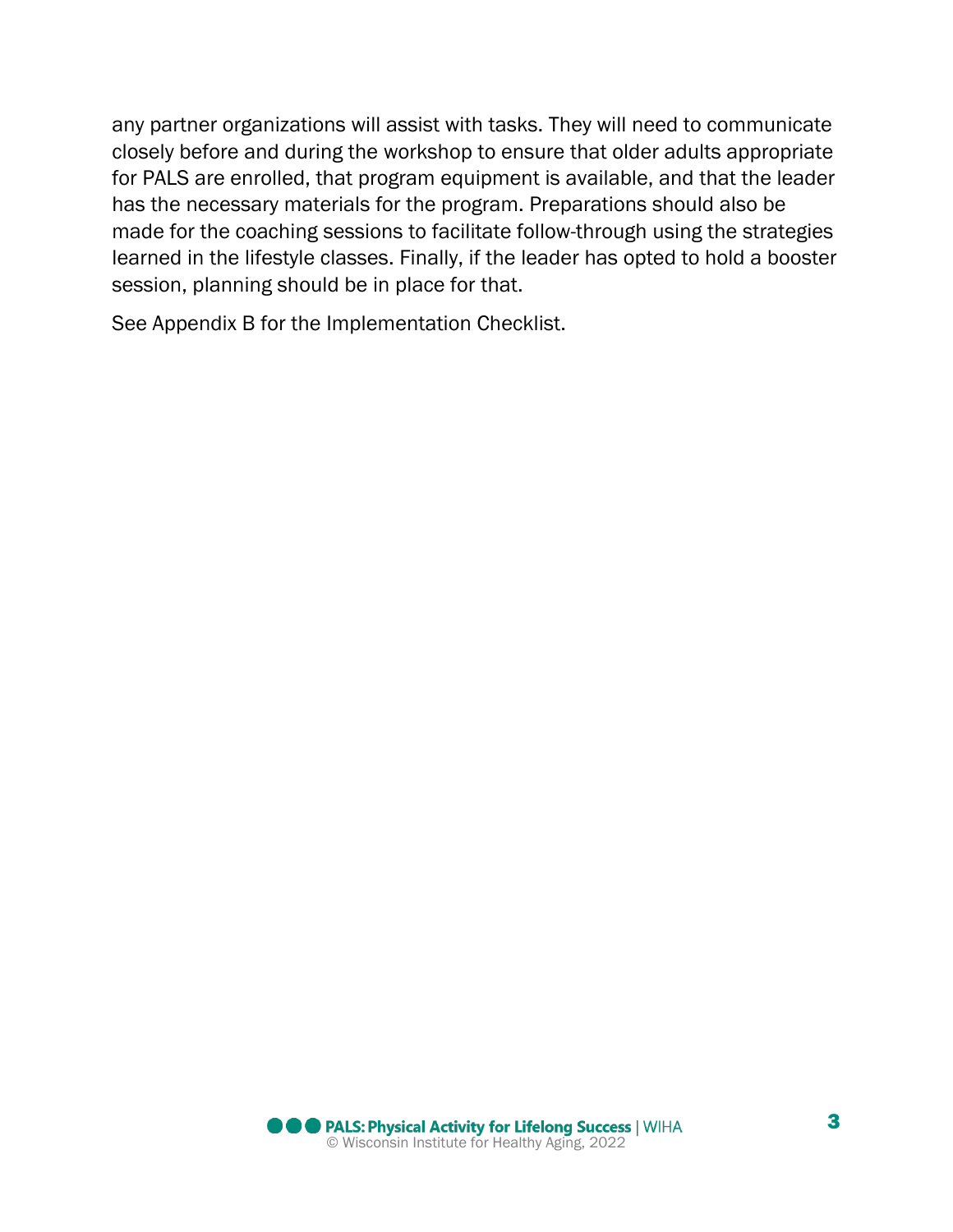# IV. PROGRAM EVALUATION

# Conducting the Evaluation

<span id="page-13-1"></span><span id="page-13-0"></span>Evaluation is an important part of any program and should be incorporated into your program strategy as soon as you begin planning your program. For workshops in Wisconsin, the Wisconsin Institute for Healthy Aging provides evaluation materials on the program resources section of their website (password protected for trained leaders). As part of offering a PALS program under the WIHA license, leaders and program providers are required to utilize the evaluation materials and return to WIHA within 2 weeks of the conclusion of the workshop. For organizations outside of Wisconsin, please refer to the licensing contract for what evaluations are requested of the state's license holder.

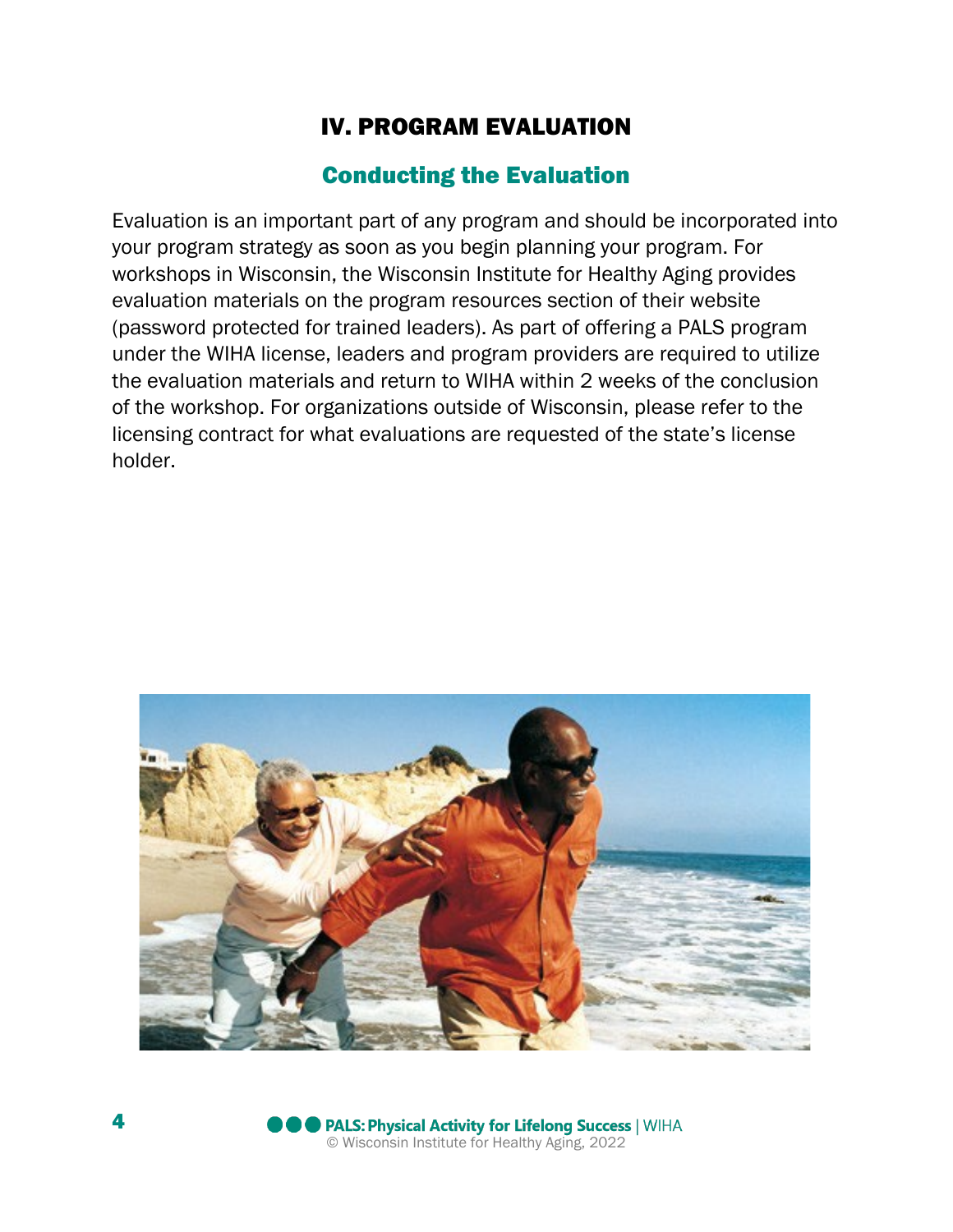# V. PROGRAM COST AND FEES

# Licensing Fees

<span id="page-14-1"></span><span id="page-14-0"></span>Organizations within Wisconsin are covered under the license that the Wisconsin Institute for Healthy Aging holds. Organizations outside of Wisconsin are required to hold a license in order to lead the program. Please contact WIHA for current licensing information, fees, and renewals.

Wisconsin Institute for Healthy Aging 1414 MacArthur Road, Suite B Madison, WI 53714 Phone: 608-243-5690 [info@wihealthyaging.org](mailto:info@wihealthyaging.org)

# Leader Training Fees

<span id="page-14-2"></span>The Wisconsin Institute for Healthy Aging's (WIHA) fees for leader training differ depending on whether individuals travel to Wisconsin for the training or whether the WIHA Master Trainers travel to another state to conduct the training.

Please visit WIHEALTHYAGING.ORG for current information on registration costs for leader training and license fees.

# Operating Costs

<span id="page-14-3"></span>Operating costs consist of staff time, ongoing program costs, and one-time costs. These costs are estimated below, though exact costs may vary depending on availability of supplies and organization-specific personnel costs.

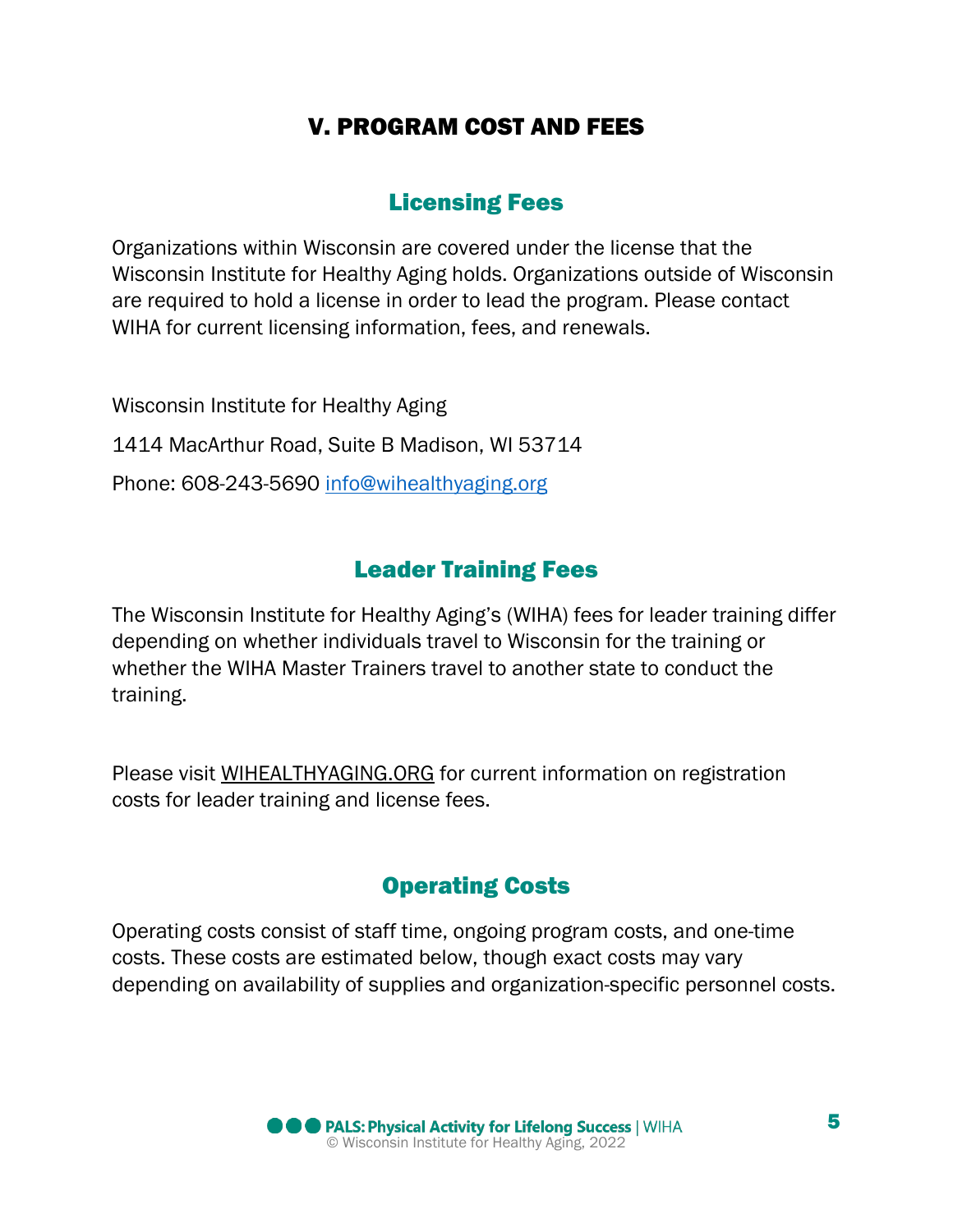# <span id="page-15-0"></span>Time Requirements:

|                 | <b>Task</b>                                              | <b>Approx Time</b> | <b>Notes</b>                                                                                                                                                |
|-----------------|----------------------------------------------------------|--------------------|-------------------------------------------------------------------------------------------------------------------------------------------------------------|
| Planning        | Scheduling a workshop                                    | 1 hour             |                                                                                                                                                             |
|                 | Securing workshop<br>location                            | 2 hours            |                                                                                                                                                             |
|                 | Marketing/recruitment                                    | 4 hours            | Use both Active (i.e.<br>presentations) and Passive<br>(i.e. flyers) marketing<br>methods                                                                   |
| Pre-Work        | Printing and<br>assembling Participant<br><b>Manuals</b> | 1 hour             |                                                                                                                                                             |
|                 | Registering &<br>confirming participants                 | 3.3 hours          | 20 mins per participant<br>$X$ 10                                                                                                                           |
| <b>Workshop</b> | <b>Rehearsing script</b>                                 | 5 hours            | 20-30 mins x 10 Lifestyle<br><b>Sessions</b>                                                                                                                |
|                 | Leading the workshop                                     | 52.5 hours         | 1-hour exercise class plus 15<br>mins for set-up and 15 mins<br>for take down 3x/week for 10<br>weeks, plus 45-minute<br>lifestyle session once per<br>week |
|                 | Personalizing and<br>printing completion<br>certificates | 1 hour             |                                                                                                                                                             |
| Post-Work       | <b>Coaching Sessions</b>                                 | 20 hours           | By phone or in-person. 6<br>sessions per participant<br>lasting 10-20 minutes each x<br>10 participants = $\sim$ 20 hours                                   |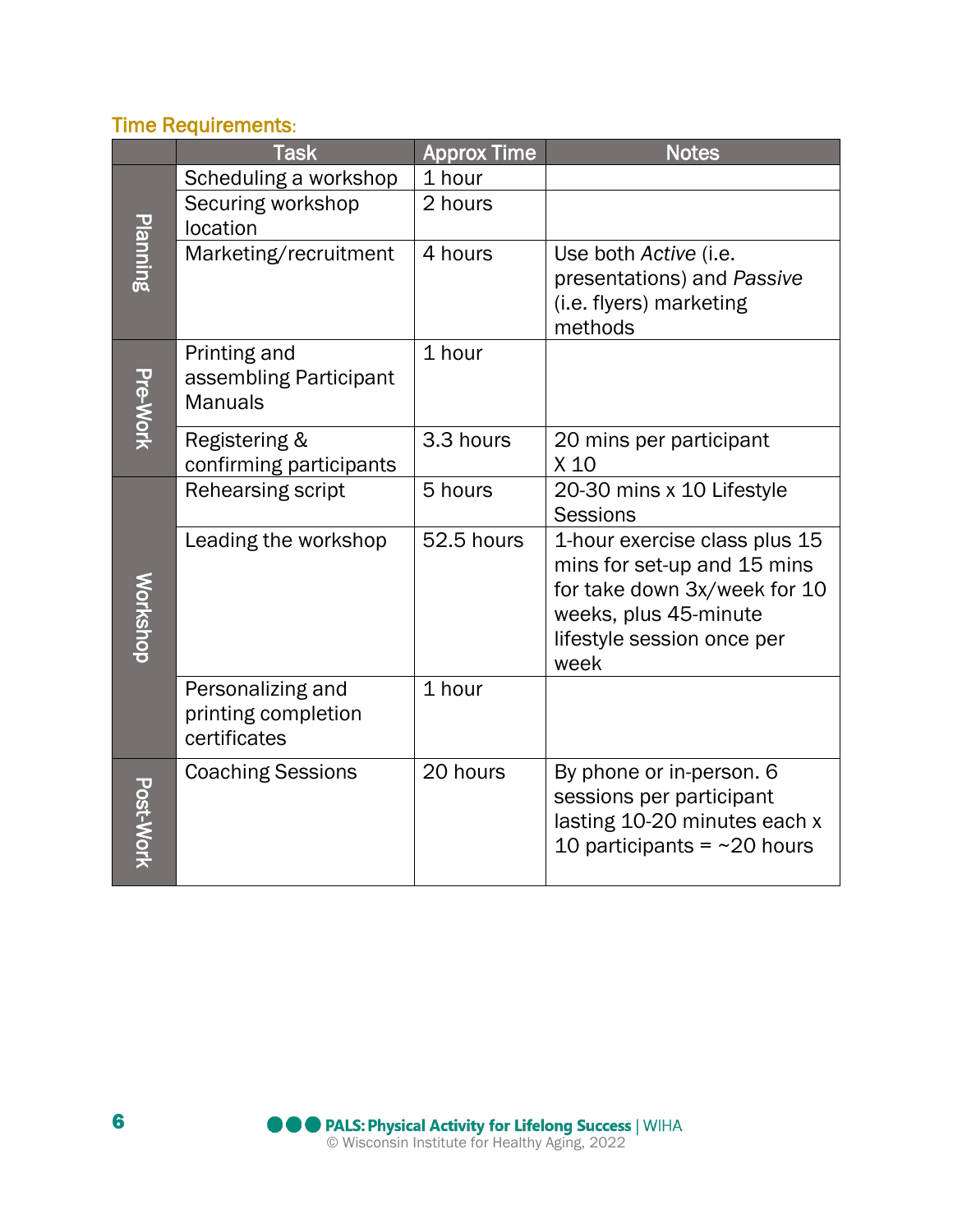#### <span id="page-16-0"></span>Ongoing Program Costs

*These costs will incur with each workshop offered.*

| Item                           | <b>Qty</b>   | <b>Description</b>         | <b>Total Cost</b>   |
|--------------------------------|--------------|----------------------------|---------------------|
| <b>Location Fee</b>            | 52.5 hours   | Reserve 3 days/week        | *Use partners       |
|                                |              | for $1.5$ hours $+45$ mins | to provide          |
|                                |              | on one day/week            | space at no         |
|                                |              |                            | cost                |
| <b>Marketing Materials</b>     | 100 pages    | Cost of printing Color     | \$1.00              |
| (Printing flyers,              |              | $(*$.10/page)$             |                     |
| brochures, etc)                |              |                            |                     |
| <b>Participant Manuals</b>     | 132 pages    | Cost of printing           | B&W: \$3.96 x       |
|                                | x 10         | -Black and white           | $10 = $39.60$       |
|                                | participants | $(*$.03/page)$             |                     |
|                                |              | -Color $(\sim $.10$ /page) | Color: \$13.20      |
|                                |              |                            | $x10 = $132.00$     |
| $\frac{1}{2}$ inch binders for | For 10       | $$1.50/b$ inder            | $$1.50 \times 10 =$ |
| <b>Participant Manuals</b>     | participants |                            | \$15.00             |
| (optional)                     |              |                            |                     |
|                                |              | TOTAL:                     | $$55.60-$           |
|                                |              |                            | 148.00              |

#### <span id="page-16-1"></span>One-Time Costs

*These items will need to be purchased once and may be used repeatedly for following workshops.*

#### Items Needed:

| Item                        | Oty      | <b>Description</b>        | <b>Total Cost</b> |
|-----------------------------|----------|---------------------------|-------------------|
| <b>Station Signs (Print</b> | 10 pages | Cost of printing B&W      | \$.30             |
| 10 pages)                   |          | $(*$.03/page)$            |                   |
| RPE Chart (Print 10         | 10 pages | Cost of printing Color    | \$1.00            |
| pages)                      |          | $(\sim 10 / \text{page})$ |                   |
| Putty/Tape to Hang          | 1        | \$4.00                    | \$4.00            |
| <b>Signs</b>                |          |                           |                   |
| Music Player or             | 1        | \$0 (if have already) -   | $$0-100.00$       |
| <b>Bluetooth Speaker</b>    |          | \$100.00                  |                   |
|                             |          | <b>TOTAL:</b>             | $$5.30+$          |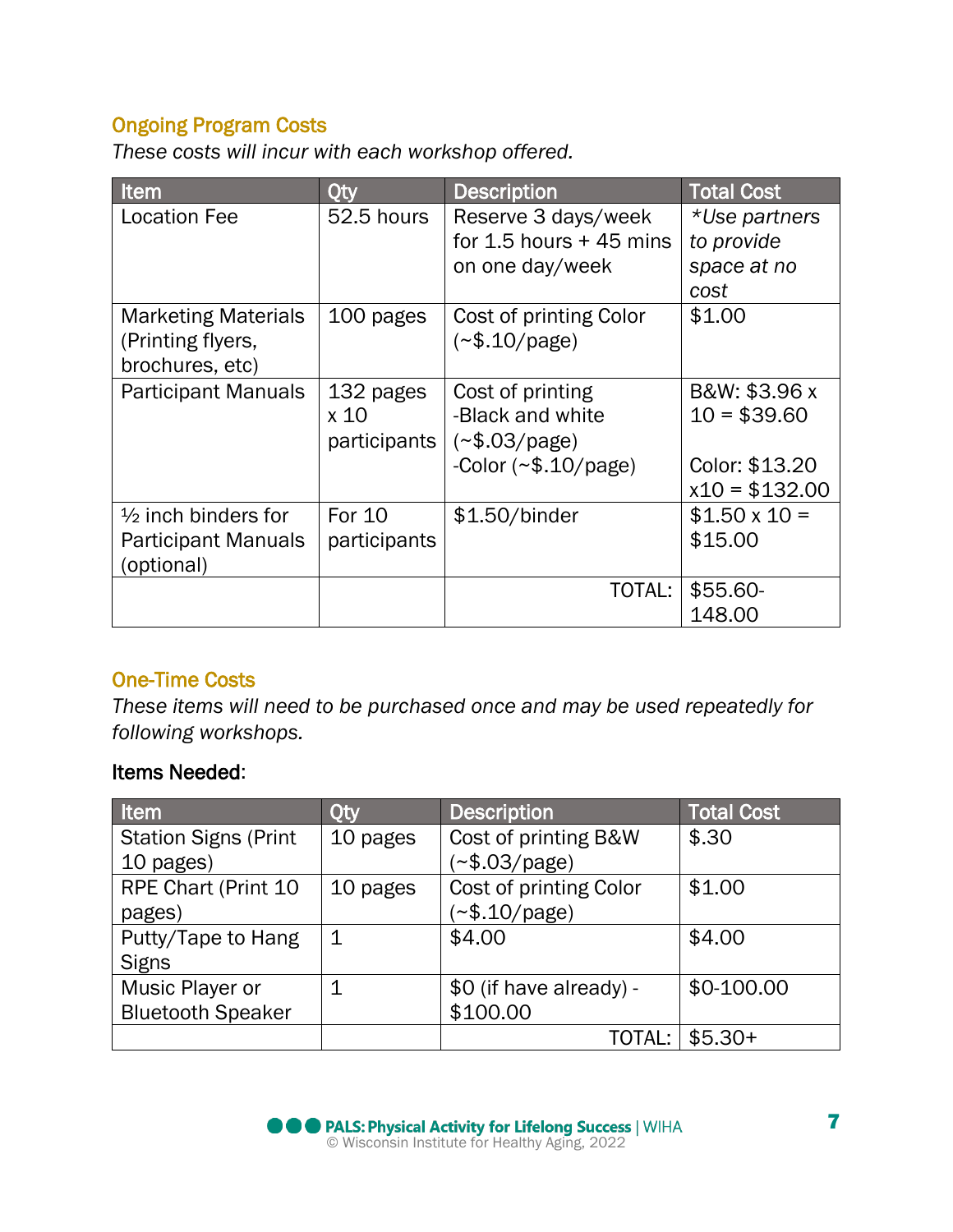#### Equipment Needed:

| Item                     | Quantity       | Cost per Item | <b>Total Cost</b> |
|--------------------------|----------------|---------------|-------------------|
| O Ib Medicine Ball^      | $\overline{2}$ | \$3.14        | \$6.28            |
| 2 lb Medicine Ball^      | 3              | \$14.59       | \$43.77           |
| 4 lb Medicine Ball^      | 3              | \$17.96       | \$53.88           |
| 6 Ib Medicine Ball       | 3              | \$33.66       | \$100.98          |
| 8 lb Medicine Ball       | 3              | \$27.95       | \$83.85           |
| 10 lb Medicine Ball      | $\mathbf 1$    | \$29.99       | \$29.99           |
| Aerobic Step with Risers | $\overline{2}$ | \$19.69       | \$39.38           |
| 2 lb Dumbbells+          | $\overline{2}$ | \$1.96        | \$3.92            |
| 4 lb Dumbbells+          | $\overline{2}$ | \$3.79        | \$7.58            |
| 6 lb Dumbbells+          | $\overline{2}$ | \$5.99        | \$11.98           |
| 8 lb Dumbbells           | $\overline{2}$ | \$7.09        | \$14.18           |
| 10 lb Dumbbells          | $\overline{2}$ | \$7.12        | \$14.24           |
|                          |                | TOTAL:        | $$410.63*$        |

*\*Prices change often! Shop around at places such as Walmart.com, Amazon.com, or your local Sporting Goods store. The prices represented here are examples and may not be accurate.* 

The equipment listed here is for 10 stations. If you have 11 participants, you will need to order one extra piece of equipment marked with  $\gamma$ . If you have 12 participants, you will need to purchase one extra piece of equipment marked with  $a +$ .

#### <span id="page-17-0"></span>Funding Sources

In Wisconsin, Title III-D funds can be used for high-level evidence-based programs, including PALS. In addition, below are some ideas of ways to lower costs:

- Shop around for equipment! Used items can often be found on resale shops like Goodwill or online on Facebook Marketplace.
- Partner with organizations to do printing of station signs, RPE charts, and participant manuals.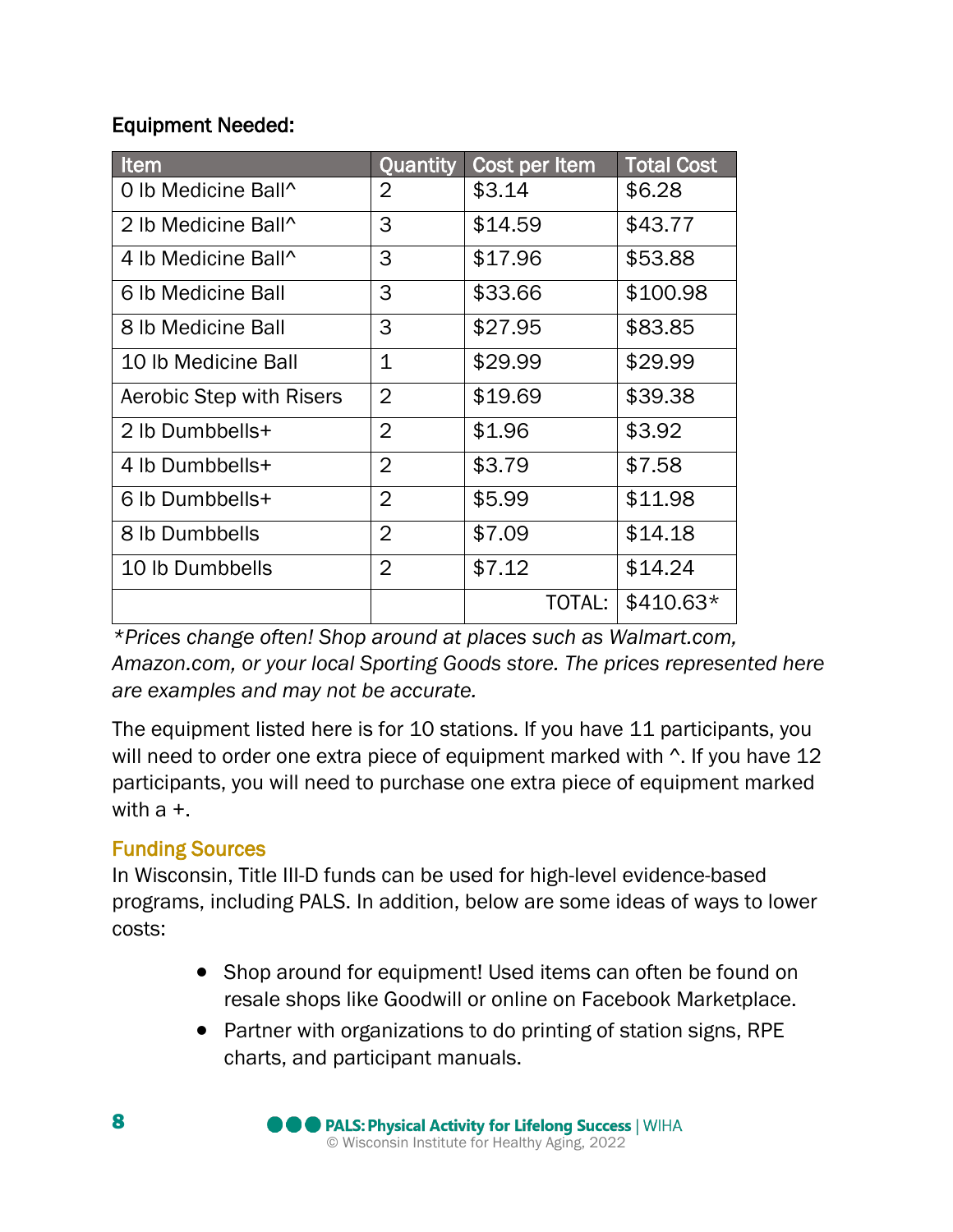- Partner with local gyms or fitness facilities to borrow equipment and/or space. PALS is a great feeder program into other community fitness activities and could be a way to increase membership at that facility.
- Apply for sponsorships from local grocers, gas stations, and/or other organizations. Sometimes they'll provide waters and/or snacks, or funds.
- Partner with other community organizations such as aging and disability resource centers, aging units, public health, extension offices, and more.
- Recruit volunteer leaders from previous participants or others interested in contributing to others' health and wellbeing.

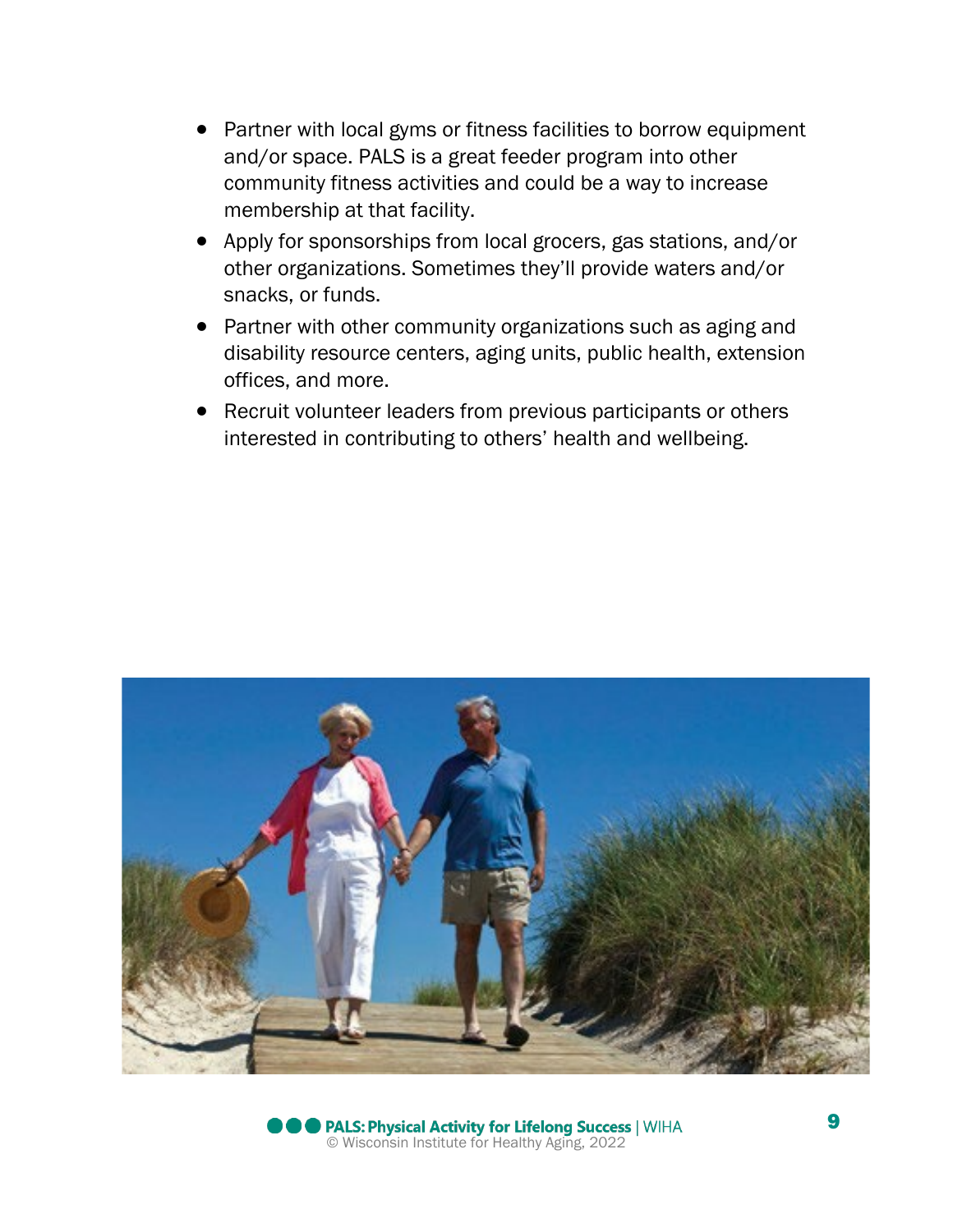# VI. EXPANSION AND SUSTAINABILITY

# How to Expand

<span id="page-19-1"></span><span id="page-19-0"></span>To expand PALS, additional leaders will need to be trained in the program. Organizations should consider expanding their partnership with other community organizations with the intent to partner on the PALS program. It is recommended to reach out to community organizations such as public health, aging and disability resource centers, aging units, senior centers, park & rec departments, gyms or fitness facilities, extension offices, libraries, churches, and more. New leaders can also develop from previous participants who are interested in expanding the program.

In addition to finding new leaders, organizations may also opt to have a leader trained as a Master Trainer who can then train new leaders. WIHA provides training to new Master Trainers both within and outside of Wisconsin.

For more information on becoming a Master Trainer, please contact WIHA at:

info@wihealthyaging.org or 608-243-5690.

# Make PALS Sustainable

<span id="page-19-2"></span>After you have run your initial PALS program and you have all the equipment that you need, how do you keep the program going? Here are some tips to ensure that PALS is sustainable in your community:

- Find free locations to hold the program
- Recruit previous participants to become volunteer PALS leaders
	- o BONUS- This is a way they can continue to be involved with the program themselves!
- Charge a small amount for the program to be used for volunteer leader "Thank Yous". Grocery gift cards, gas cards, or other gift cards are very appreciated.
- Ask for sponsorships from local organizations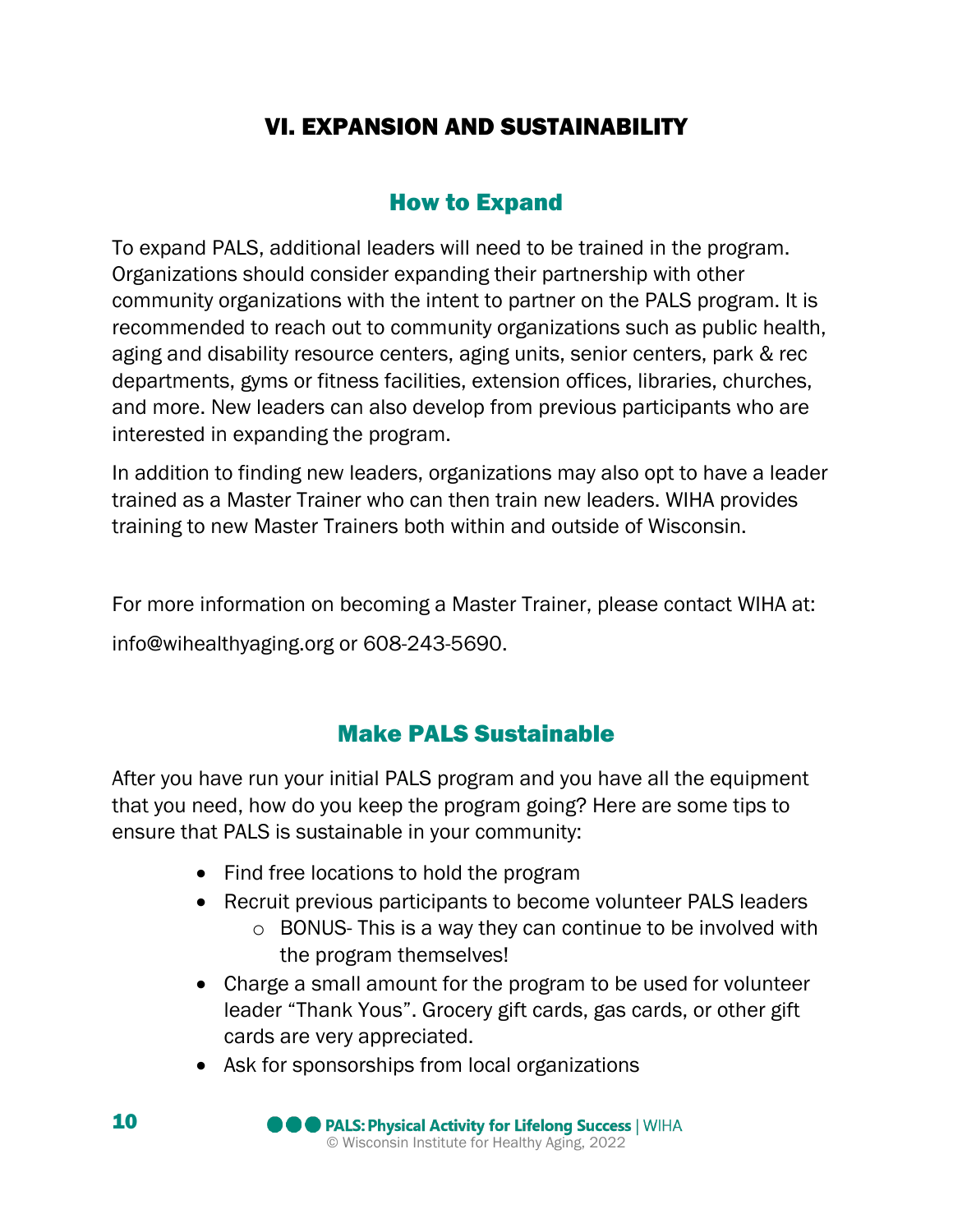- o Use these to compensate leaders, to purchase incentives for participants, or other.
- Use referral cards for participants to refer friends or family to the program.
- Have participants take PALS brochures to their doctors when they go to visit. When a physician sees the impact first-hand on their patient, they're more likely to refer other patients to the program.
- Maintain partnerships with your PALS team!
	- o Continue relationship building with other organizations. Educate them on the WIHA referral button. Send thank yous to those on your PALS team
- Build a PALS participant list
	- o Add previous participants, those who are referred, those who express interest, those who are waitlisted, and more to the list! When you start a new workshop- reach out to this list first! Ask if they can share the workshop information with anyone they think may be interested. Word of mouth is the best promotion!

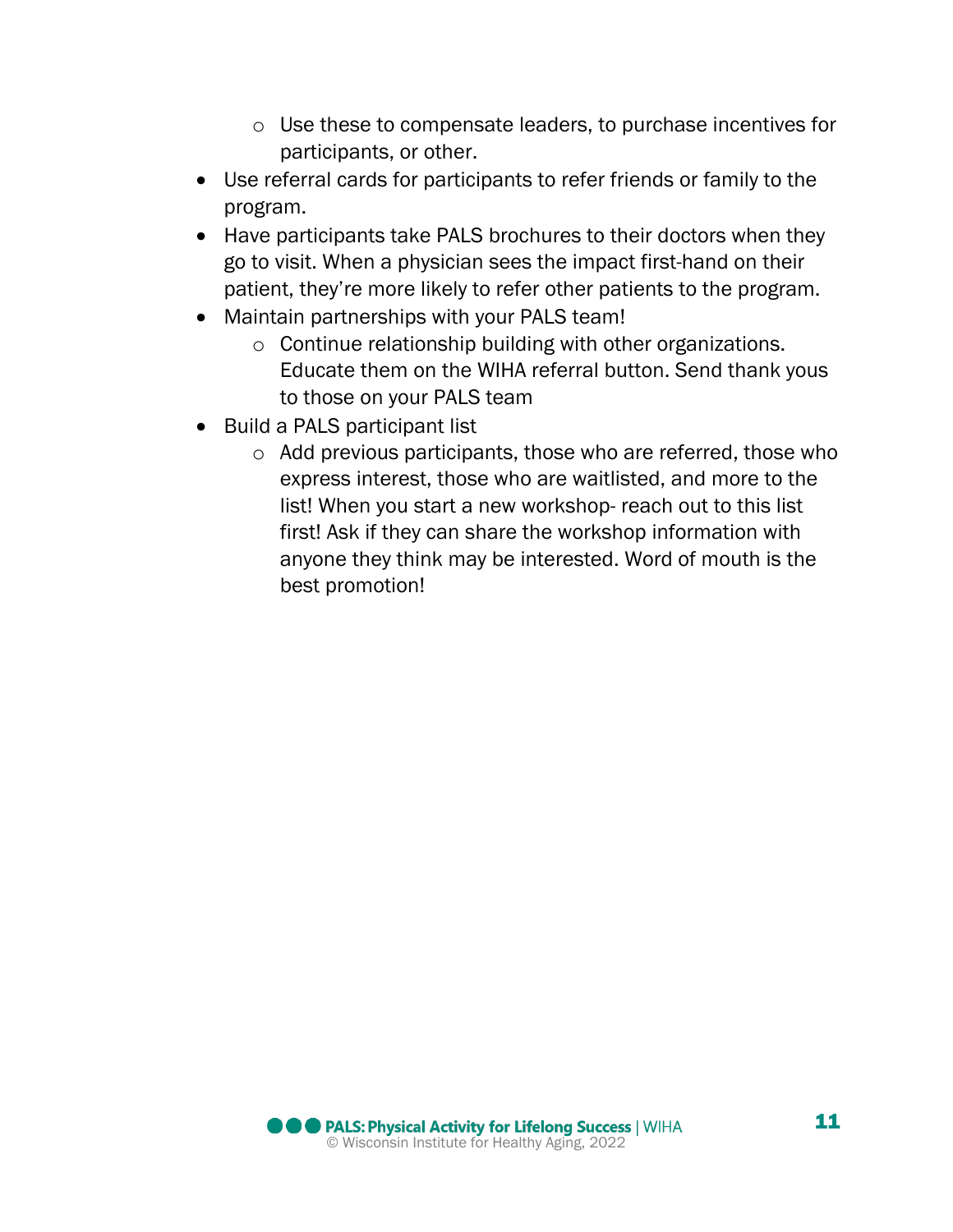# Appendix A. Glossary of PALS Terms

<span id="page-21-0"></span>Coordinator: Individual who works for the program provider to assist the PALS leader with activities to run a successful program.

Facilitation: Skills used by the PALS leader to help the group participants work together effectively to accomplish their own learning and problem solving. The leader guides the participants and keeps their discussions on task.

Fidelity: A measure of how closely procedures are followed in a PALS workshop in comparison to the original program.

Fidelity Coaching Tool: A survey completed by the master trainer to monitor fidelity to program implementation. Survey results inform fidelity coaching sessions.

Key Elements: Components of the program identified as critical to ensure fidelity of the original PALS research. These elements must be included when carrying out the program to have results similar to those found by the original researchers.

Leader: Trained facilitator of the PALS workshops.

Secondary Leader: An additional leader trained to assist as a back-up to the main leader.

Master Trainer: PALS leader who has received additional training to be able to conduct leader trainings and provide follow-up coaching.

Program Provider: Organization that supports leader(s) to ensure successful implementation of PALS.

PALS Leader Training: Two-day training to train and certify individuals to become new PALS leaders.

Wisconsin Institute for Healthy Aging (WIHA): Agency that trains and provides certification of leaders and master trainers, distributes materials, provides post-training support and is responsible for program licensure.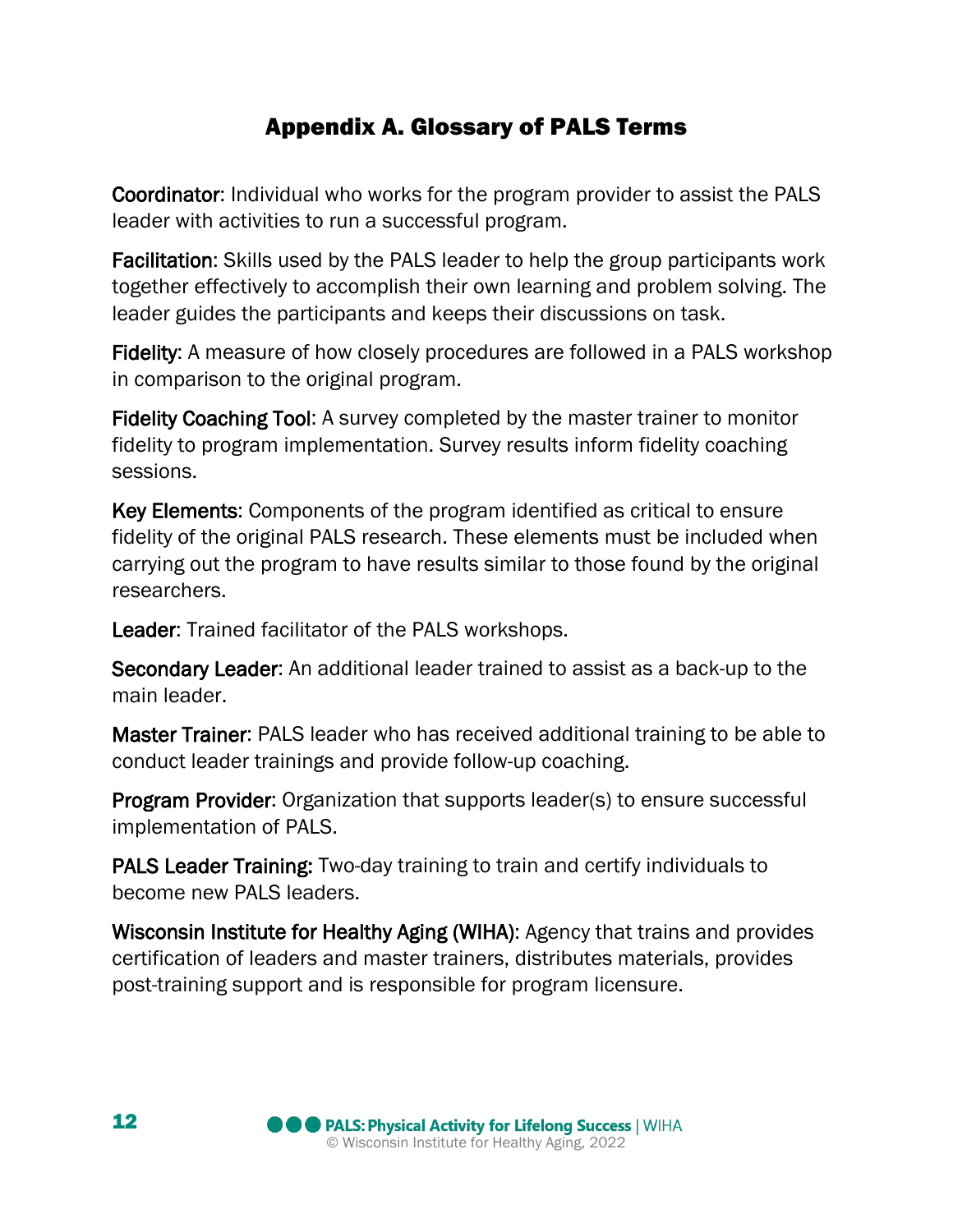# Appendix B. Implementation Checklist

#### <span id="page-22-0"></span>Before Training:

- Program provider identifies appropriate individuals to be trained as leaders, or individuals who have an interest in being trained as leaders identify an organization to serve as a program provider.
- Program provider and potential leaders discuss and review implementation tasks (see below) and make preliminary agreement on the division of tasks.
- New leader registers for leader training on the WIHA website and downloads the PALS Planning Guide.
- Program provider selects a date to begin the first PALS workshop within three months after the leaders training.
- New leader attends Pre-Leader Training webinar.
- Program provider and leader work together to complete PALS Planning Guide in preparation for the leader training.

#### Leader Training:

- Leaders complete Pre-Leader Training 6-8 weeks before the leader training.
- Leaders attend two-day leader training.
- Upon successful completion of the leader training, new leader receives certificate of completion with the understanding they are required to complete a fidelity check during their first workshop.

#### Implementation Tasks:

#### 1. Preparation:

- With the program provider, the leader plans the first workshop and agrees upon division of tasks below:
	- o Select dates and location for the workshop
		- 3 days/week for 60 mins + 15 mins for set up and take down
		- 1 day/week before or after class for Lifestyle Classes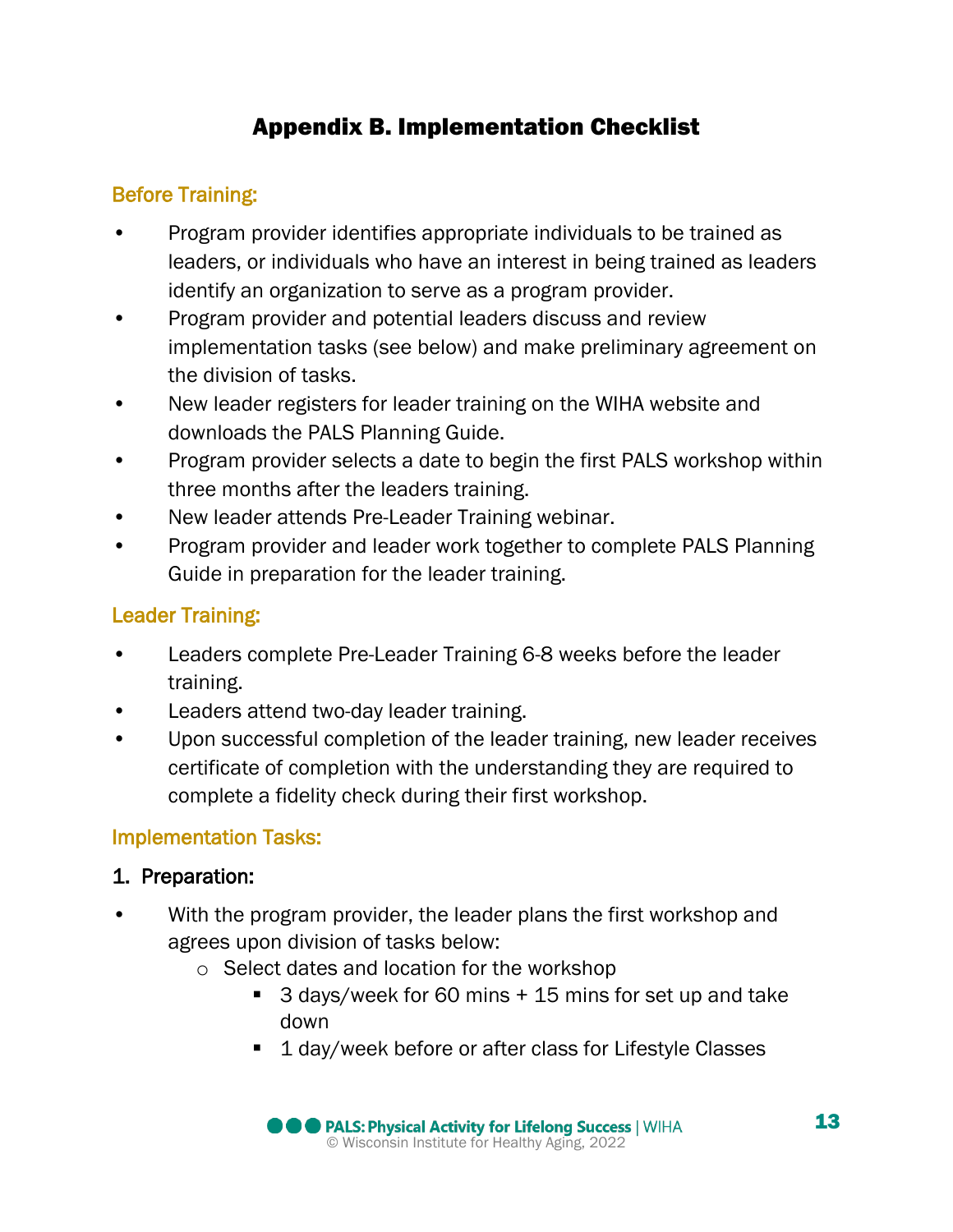- **Space should be approx. 300 sq. ft minimum, preferably** with storage space available.
- o Determine fee of the workshop
- o Submit the Workshop Notification Form to WIHA (WI only)
- o Market the program
- o Purchasing equipment
- o Register and screen potential participants
- o Confirm registrations
- o Prep additional material (printing of participant manuals, station signs, and RPE charts)

#### 2. Workshop:

- Leaders conduct first workshop with fidelity.
- Master Trainer or WIHA faculty member conducts fidelity check with new leader.
- Leaders administer any evaluations (e.g. participant satisfaction and participant outcomes).

#### 3. After the Workshop:

- Leaders conduct Coaching Sessions (6 sessions per participant over 10 weeks)
- Leader holds a Booster Session for participants (optional)

#### Next Steps:

- Leader and program provider plan for and conduct future workshops.
- Leaders ask previous participants to assist in expanding the program by word of mouth.
- Program provider identifies and recruits additional individuals to become leaders.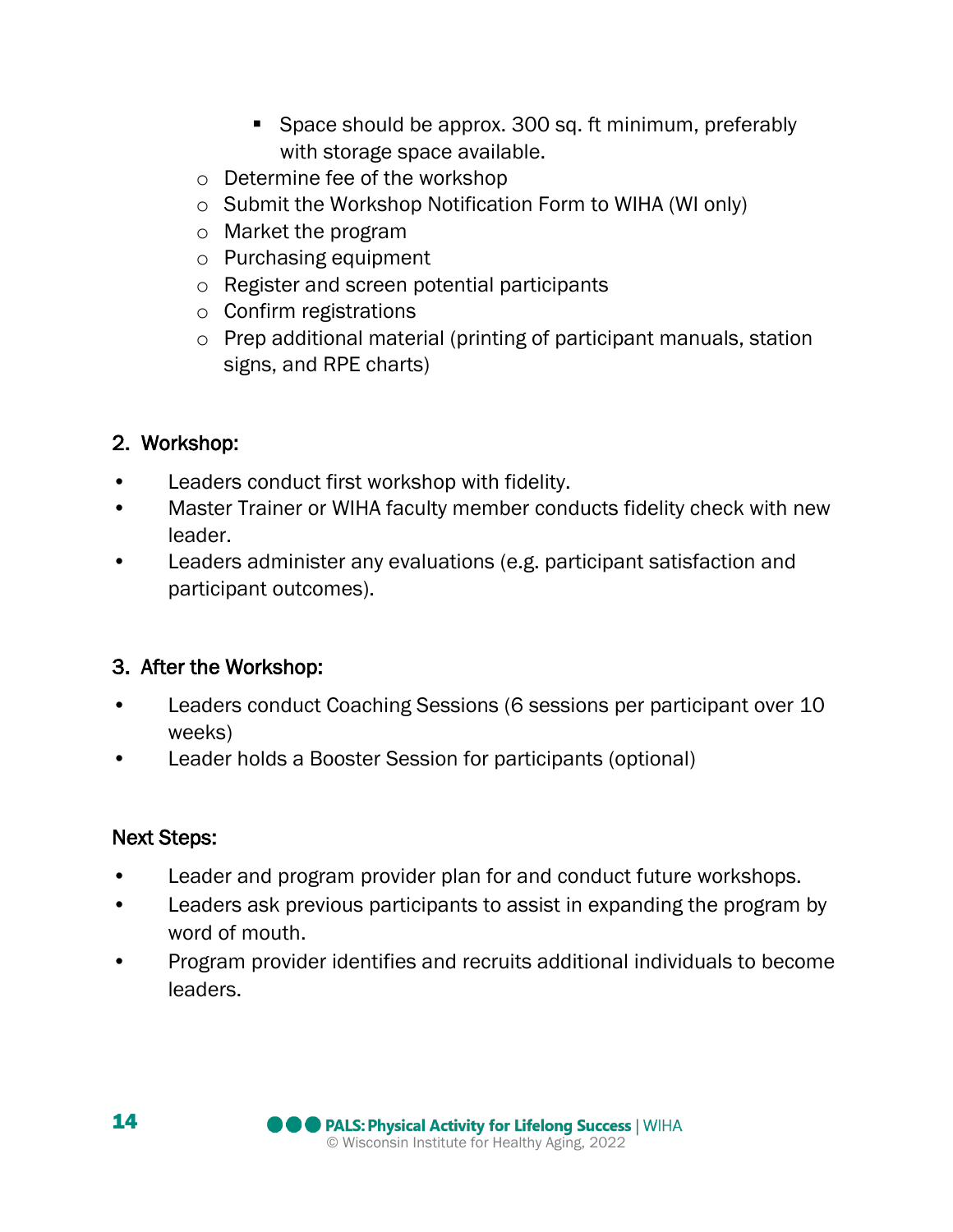#### References

<span id="page-24-0"></span>Dunstan DW, Barr EL, Healy GN, et al. Television viewing time and mortality: The Australian Diabetes, Obesity and Lifestyle Study (AusDiab). Circulation 2010;121:384-391.

Lee I-M, Hsieh CC, Paffenbarger RS. Exercise intensity and longevity in men: The Harvard Alumni Health Study. JAMA 1995;273:1179-1184.

Lloyd-Jones DM, Larson MG, Leip EP, et al. Lifetime risk for developing congestive heart failure: the Framingham Heart Study. Circulation 2002;106:3068-3072.

Djouss'e L, Driver JA, Gaziano JM. Relation between modifiable lifestyle factors and lifetime risk of heart failure. JAMA 2009;302:394-400.

Paffenbarger RS Jr., Hyde RT, Wing AL, Hsieh CC. Physical activity, other life-style patterns, cardiovascular disease and longevity. Acta Med Scand Suppl 1986;711:85-91.

Knight, JA. Physical Inactivity: Associated Diseases and Disorders. Annals of Clinical & Laboratory Science 2012;42(3):320-337.

Shephard RJ, Futcher R. Physical activity and cancer: how may protection be maximized? Crit Rev Oncog 1997;8:219-272.

Sinaki M. Falls, fractures, and hip pads. Curr Osteoporos Rep 2004;2:131-137.

Hubert HB, Fries JF. Predictors of physical disability after age 50. Six-year longitudinal study in a runner's club and a university population. Ann Epidemiol 1994;4:285-294.

Bouaziz, W., Vogel, T., Schmitt, E., Kaltenbach, G., Geny, B., & Lang, P. O. (2017). Health benefits of aerobic training programs in adults aged 70 and over: a systematic review. Arch Gerontol Geriatr, 69, 110-127. Retrieved

from https://www.ncbi.nlm.nih.gov/pubmed/27912156. doi:10.1016/j.archger.2016.10.0 12

Brawley, L. R., Rejeski, W. J., & King, A. C. (2003). Promoting physical activity for older adults: the challenges for changing behavior. Am J Prev Med, 25(3 Suppl 2), 172-183. Retrieved from https://www.ncbi.nlm.nih.gov/pubmed/14552942.

Grey, M., Knafl, K., Ryan, P., & Sawin, K., & J. (2010). Commentary: self and family management frameworks. In (Vol. 58(2), pp. 111-112). Nursing outlook.

Office of Disease Prevention and Health Promotion. (2008). 2008 Physical Activity Guidelines. Chapter 5: Active Older Adults.

Tappenden, P., Campbell, F., Rawdin, A., Wong, R., & Kalita, N. (2012). The clinical effectiveness and cost-effectiveness of home-based, nurse-led health promotion for older people: a systematic review. Health Technol Assess, 16(20), 1-72. Retrieved from https://www.ncbi.nlm.nih.gov/pubmed/22490205. doi:10.3310/hta16200